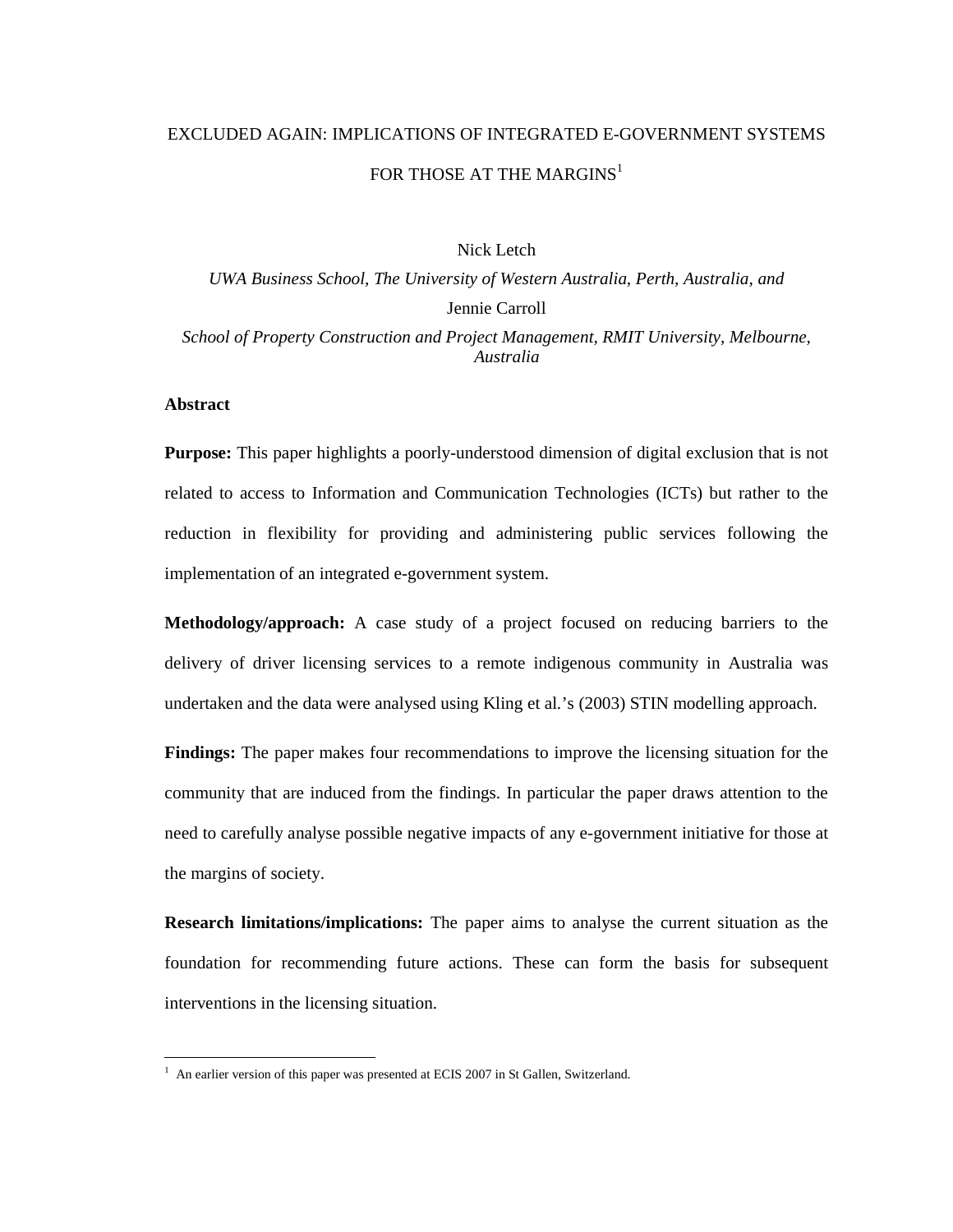**Practical implications:** This research provides an outsiders' overview of the licensing situation and recommendations for change that take account of a diversity of viewpoints and interests.

**Originality:** The paper contributes to our understanding of the relationship between ICTs and social exclusion in three ways. It provides a rich narrative describing the secondary impacts of integrated e-government systems, a theoretically grounded analysis of the situation and some recommendations for addressing some of the implications at both the community level as well as calling for more careful evaluation of possible negative consequences about shifting service provision to integrated systems.

**Keywords:** digital exclusion, e-government, integrated information systems, ensembles of technologies, socio-technical analysis

**Paper Type:** Research paper

#### INTRODUCTION

The uptake of e-commerce in the commercial sector encouraged the application of computerbased systems in the public sector and widespread support for e-government initiatives in both the developed and developing worlds (Navarra and Cornford, 2004). One dimension of e-government is the capacity to provide public services electronically 24x7 (Carter and Belanger, 2005), and the associated benefits of shifting the provision of public services from face-to-face contact with public servants to interactions through information and communication technologies (ICTs) have been widely espoused. However, the implementation of e-government, has also indicated possible negative consequences. There has been much debate about the 'digital divide' and the related widening of the gap between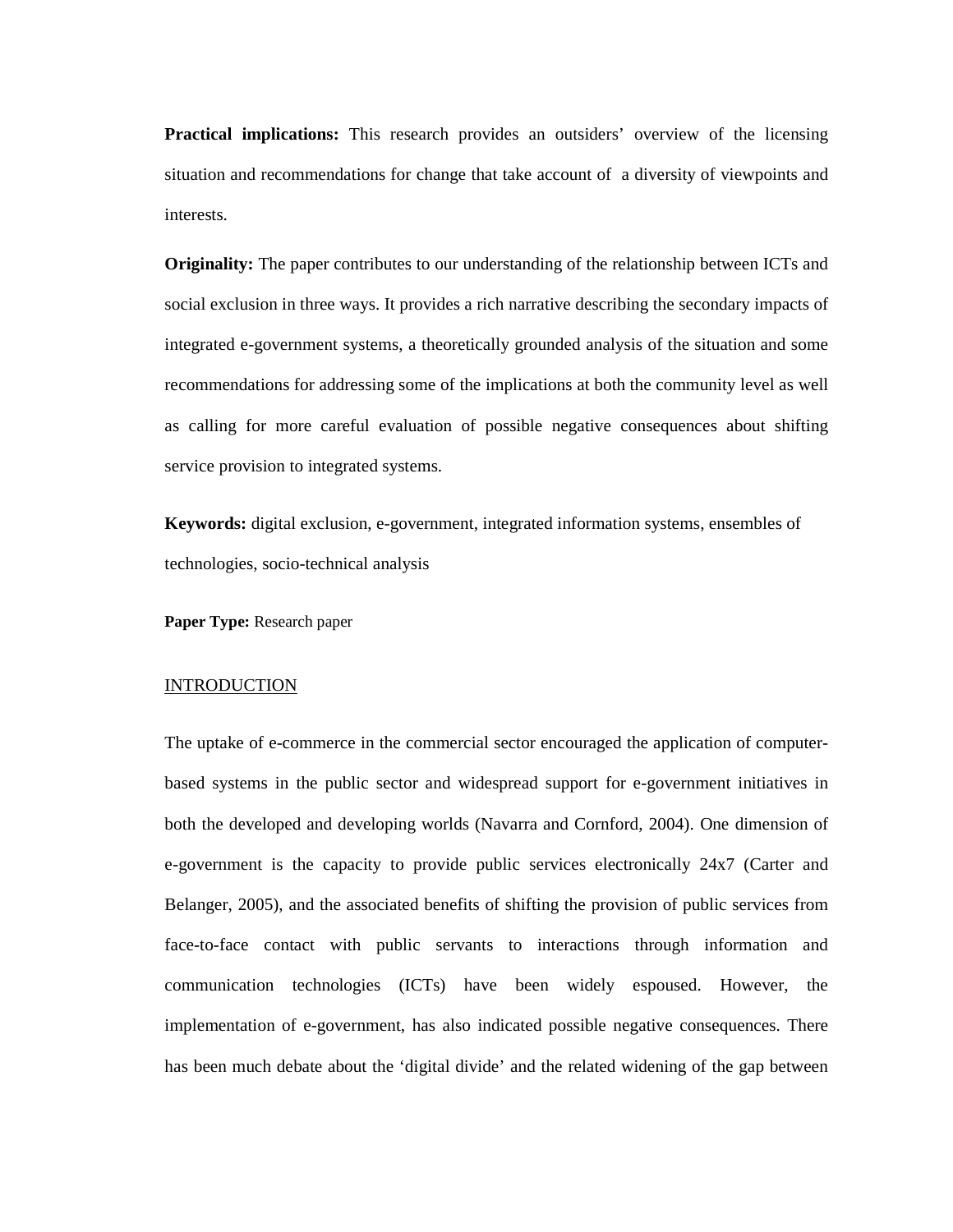the 'haves' and 'have nots' of the digital world (Hargittai, 1999; DiMaggio et al., 2001). More recently this debate has broadened from the concept of access to ICTs as part of the digital divide to examine social exclusion and the role played by ICTs in the process whereby people are included in or actively excluded from the mainstream (Warschauer, 2003; Dutton, 2005; Cushman and Klecun, 2006). This paper contributes to debate around the role of ICTs in social exclusion with a slightly different focus and investigates the situation where the ICTs are part of an e-government initiative. The paper examines the consequences of e-government on a group of people at the margins of society in a developed country. Unlike research studying the issue of marginalised groups' access and use of ICTs, this research examines some of the implications of shifting provision of government services to integrated ICT-based systems for those who are already excluded from mainstream society.

The paper makes three contributions to information systems research. Firstly, it provides rich, empirical data about a poorly-understood group, the marginalised in the developed world, and the unintended consequences of e-government initiatives. Secondly, it provides a theoretically-grounded analysis of the larger social, political, economic and technical web of which these marginalised people are only one element. A socio-technical interaction network (STIN) modelling approach (Kling et al., 2003) is applied and extended as part of this analysis. Thirdly, it highlights the need for careful design and rigorous evaluation of egovernment initiatives in order to ensure that they do not further exclude already-marginalised groups of citizens. Given the fundamental governmental tenet of universalism—to nurture the interests of *all* citizens not just majority groups—and the difficulty of reversing negative consequences on already-excluded groups, much more care should be given to forecasting potential negative impacts of e-government initiatives.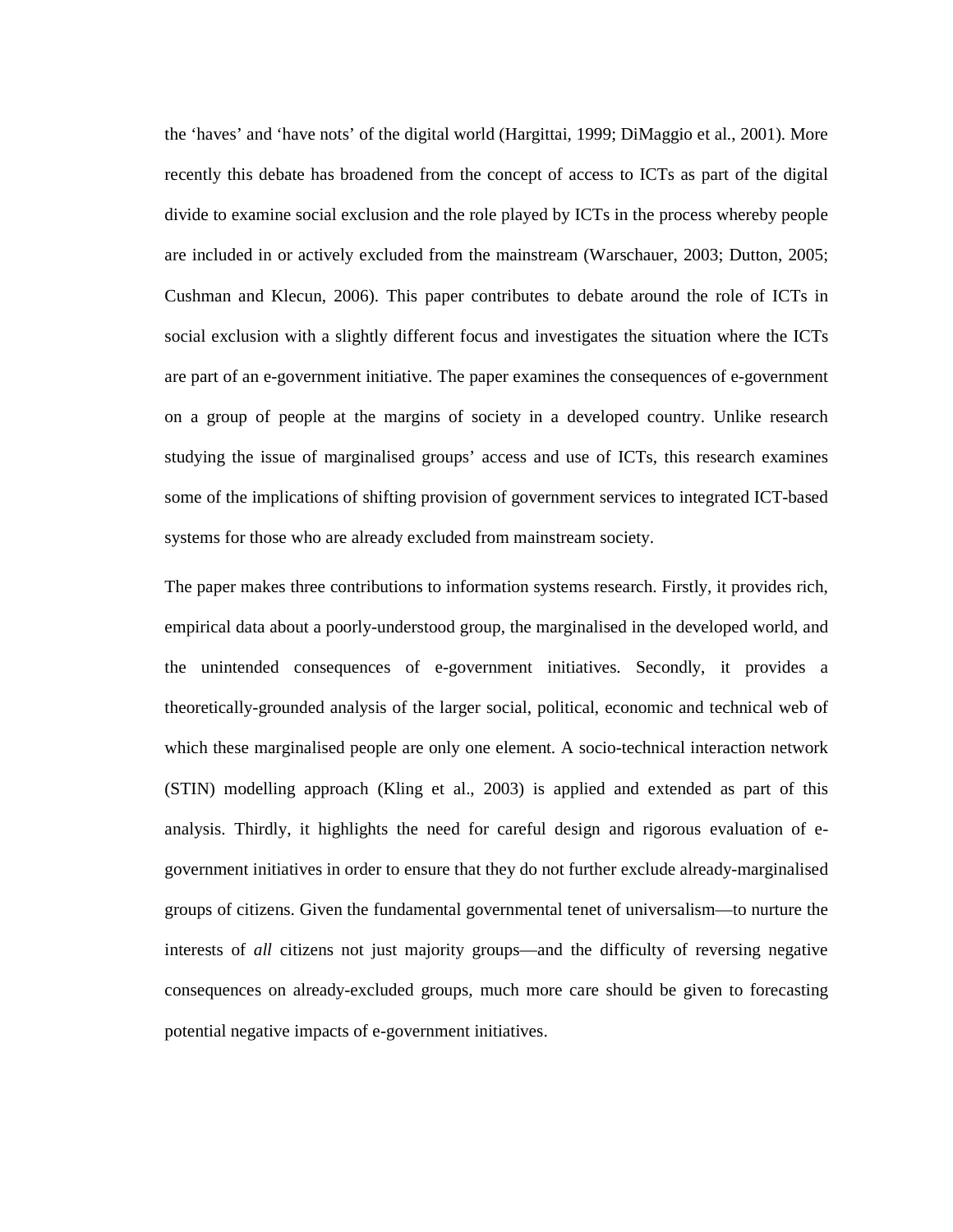The research sits at the intersection of two principal areas of interest: e-government (broadly defined as the use of ICTs in the public sector) and social exclusion (the process through which some individuals or groups exist at the margins of mainstream society), especially digital exclusion (the role played by ICTs in social exclusion). The paper begins with a discussion of these areas, highlighting some of the identified shortcomings of e-government and measures taken in the UK and USA to address social and digital exclusion. Theoretical lenses for examining e-government are then presented. An ensemble view, characterised by the STIN approach proposed by Rob Kling and colleagues (Kling et al., 2003), facilitates the analysis of the consequences of an e-government system on a marginalised community within a developed country. This analysis surfaces a number of issues that should be heeded when designing interventions within the community in order to minimise further negative impacts. The paper concludes that efforts to address the consequences of e-government must focus not just on the ICT system but the whole ensemble of socio-technical relations associated with the delivery of public policy.

#### **BACKGROUND**

#### E-government

E-government had its genesis in the widespread hype and acclaimed benefits of e-Commerce during the late 1990s and early 2000s. Initial e-government initiatives aimed to reproduce improvements in efficiency, integration and customer satisfaction claimed by the commercial sector from investments in sophisticated ICT-based systems. Subsequent uptake of webbased, enterprise and inter-organisational systems in the public sector aimed to achieve greater efficiency, diversity and accessibility of government services (Burn and Robins, 2003; Carter and Belanger, 2005).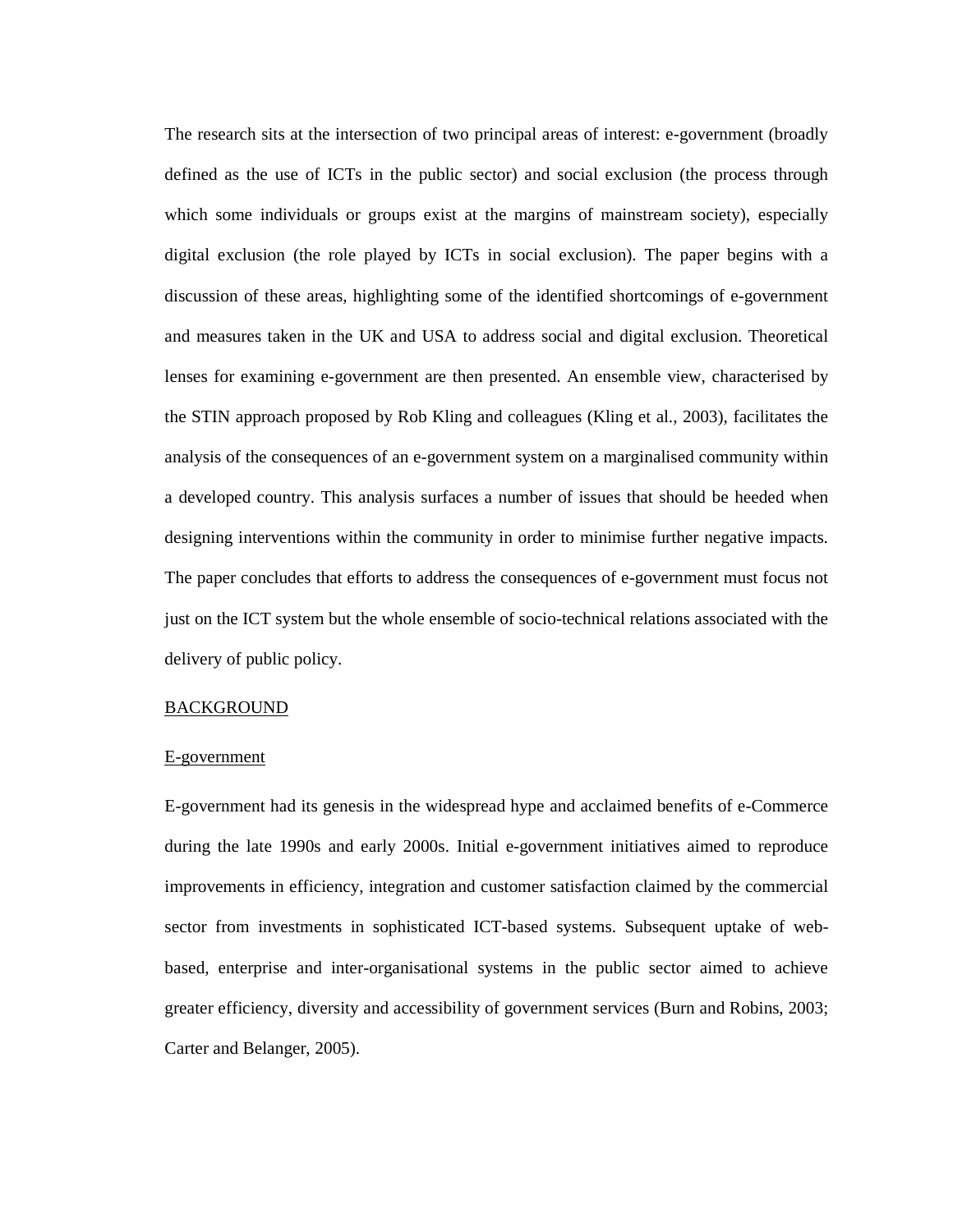Although ICT-based systems have brought significant benefits to commercial operations, there are some fundamental differences between the commercial and public sectors. Whereas in the commercial sector the customer has choices (eg to transact online or face-to-face, or to choose between different providers), under e-government citizens may lose the choice between electronic or face-to-face services, they may not have a choice between providers and participation in the transaction may be mandatory. This suggests that care should be taken when applying the lessons from commercial operations to provision of public sector services. Research into e-government supports this caveat. In general e-government initiatives have not delivered expected cost savings nor improved social inclusion, innovation or participation (Taylor, 2004). Analysis of nineteen studies of information systems in public administration shows that in half the impacts have been positive and one-third report negative impacts (Danziger and Andersen, 2002). Positive impacts largely relate to improved service delivery while negative impacts tend to be associated with a reduction in the level of flexibility available to "street-level" bureaucrats when dealing with citizens. These findings reflect the inherent tension in service delivery initiatives where the efficiency benefits that accrue from the standardisation of processes across agencies must be balanced against the need for local knowledge and expertise held by individual providers (Ellingsen et al., 2007). Flexibility in decision-making is important for upholding the traditional public administration value of universalism, so that administrative procedures are fairly applied to all people whatever their social identity or background. This ideal has its limits because administrative and legislative rules are social constructs that "*generally reflect the dominant social and economic circumstances of the time and place for which they were written"* (Sanders, 2004:4). Therefore, public servants may need to interpret and adapt rules and procedures for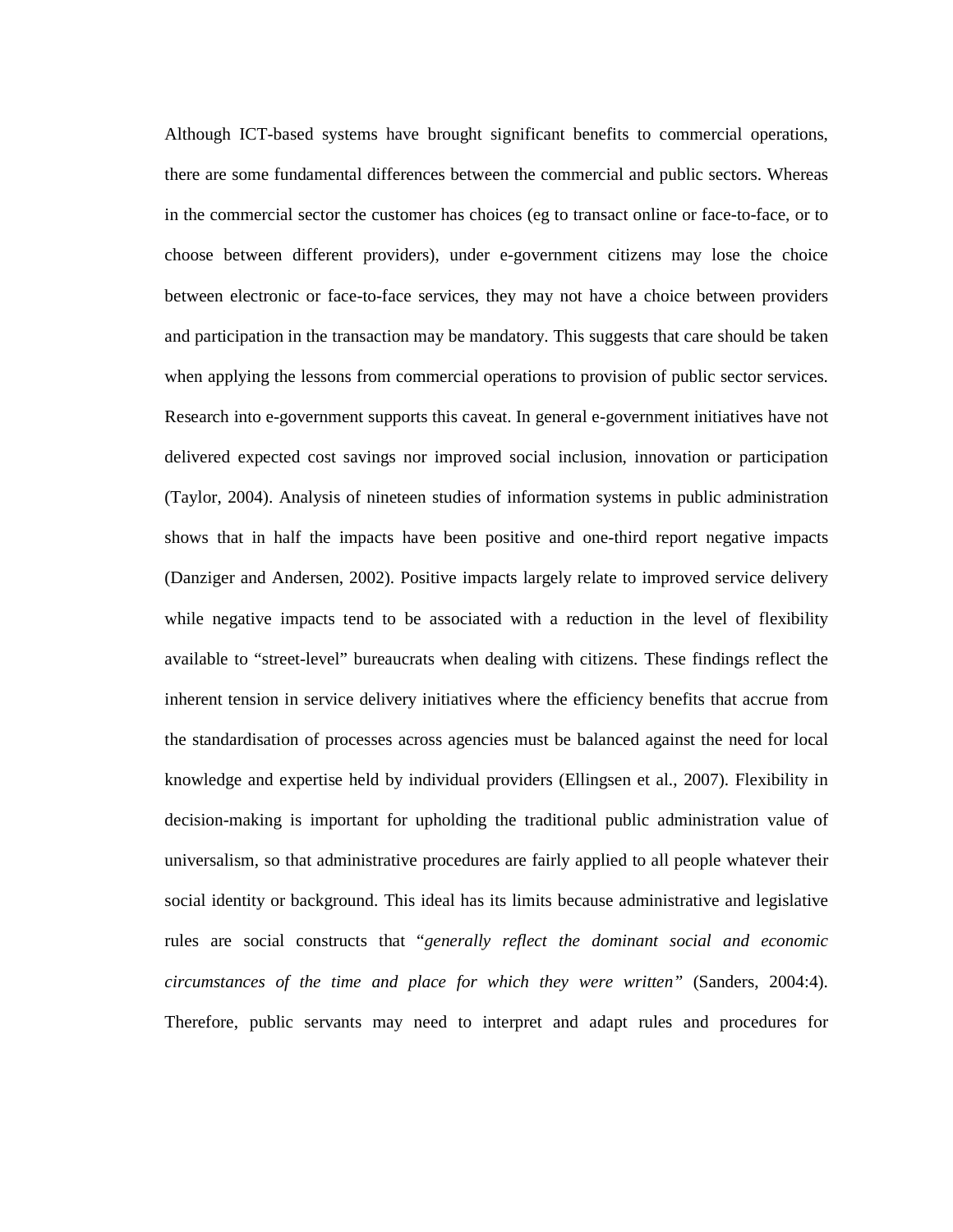populations that have very different social and economic circumstances to the dominant population.

Government-wide integrated ICT systems such as those that pursue "joined-up government" (Chadwick and May, 2003) may decrease this flexibility to interpret and adapt policy. Some view this reduced flexibility in a positive light. For example Bovens and Zourdis (2002) describe this as an essential step in transforming public administration from "*noisy disorganized decision-making factories populated by fickle officials*" toward "*quiet information refineries, in which nearly all decisions are pre-programmed by algorithms and digital decision trees*". Consequently policy staff, system designers and IT experts are seen as the new interpreters of policy through their power to convert legislative frameworks into "*concrete algorithms, decision trees and modules*." This view recognises the crucial role that policy and systems designers play when developing and implementing ICT-based systems in the delivery of public sector services. This perspective however, does not take into account that such standardisation and integration of services decreases the ability of public servants to address the needs of *all* citizens.

#### Social exclusion

Early discussions of the potential negative impact of e-government relate to the 'digital divide' that reflects a state where some groups have access to computers and the internet while others do not. Lack of access to ICTs, however, is a characteristic of a larger situation of inclusion and exclusion. The terms social inclusion and social exclusion refer to the extent that individuals, families and communities are able to fully participate in society and control their own destinies, taking into account a variety of socio-economic factors such as employment, health, education, housing, culture, and civic engagement. Social exclusion is a process whereby there is a disconnect in the social bond between the individual and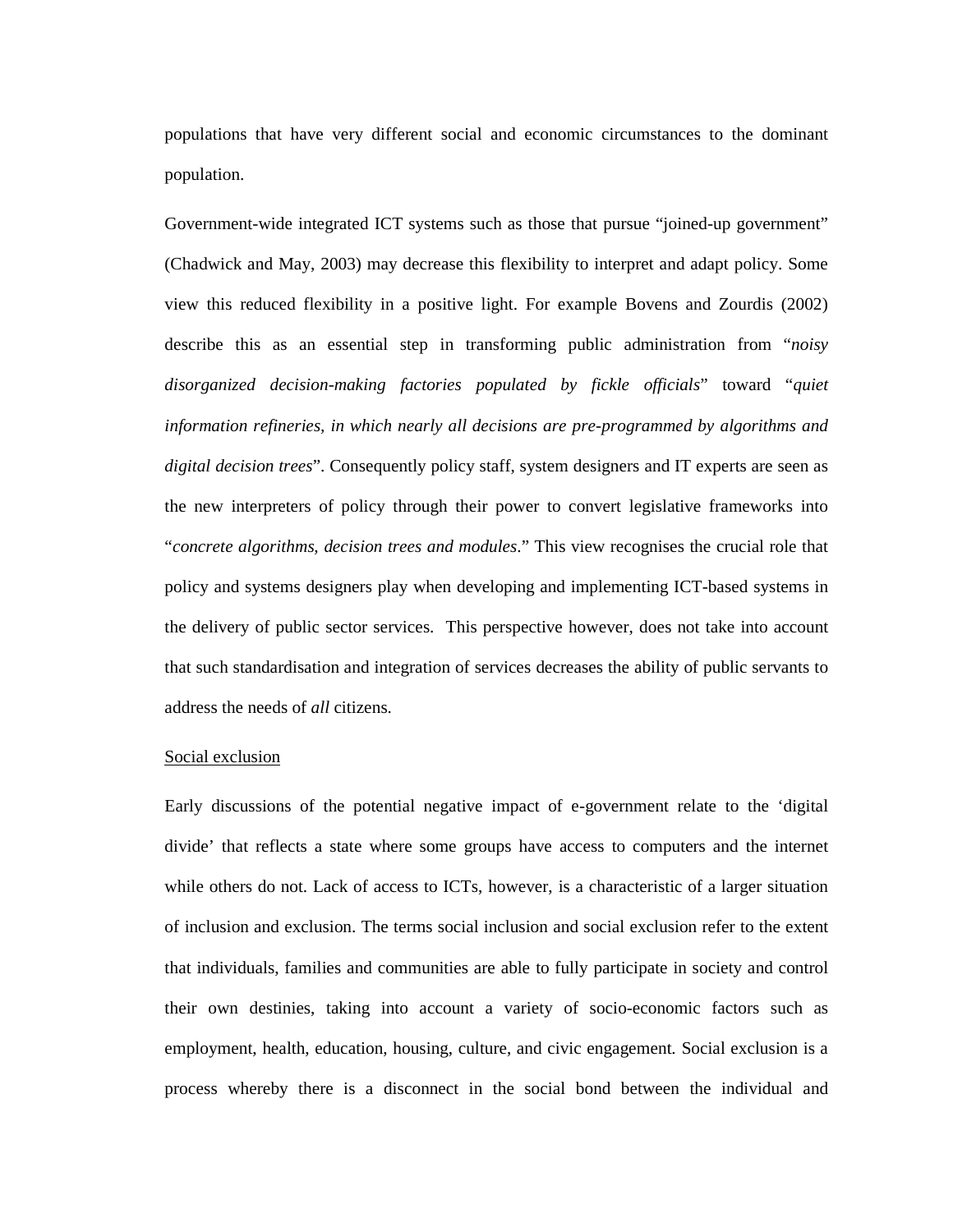mainstream society (Milbourne, 2006). The cause of this disconnect may be attributed to the individual through lack of initiative, resources or skills (Veit-Wilson, 1998), society and its structures (Walker and Walker, 1997; Berghman, 1995) or as emerging from interaction of the two. The processes of exclusion operate differentially in different areas, and research in the UK notes that remoter rural areas – those located away from main population areas – record higher levels of low income and poverty (Milbourne, 2006). In Australia the situation is more complex, where there is not merely an urban/rural divide. Remote rural areas are at a significant remove from cities and towns, often measured in thousands rather than tens or hundreds of kilometres. There is an absence of labour or housing markets and services such as mobile phone coverage, public transport, health and education are limited. Further, a large proportion of those living in remote areas are indigenous Australians. Here 'remoter rural areas' has quite a different connotation to that in the UK.

The UK and US have taken similar approaches to social exclusion in rural areas over the last decade. Both countries have tackled barriers to inclusion by providing a range of public services in rural areas including housing, transport, health and education and by retaining retail facilities such as the Post Office (Milbourne, 2006). At the same time, there was devolution of authority and service provision from centralised, government departments to local public and private sector agencies. Subsequently, some of the risks of devolved authority and resulting fragmentation of responsibility and resources were addressed by efforts to coordinate policy across local government and other agencies (Milbourne, 2006; Shucksmith, 2003). More importantly, the UK government made a commitment to consider the impacts of all domestic policy on rural areas under the label of 'rural proofing'. As yet there are no such holistic policy initiatives in Australia to tackle the problems of exclusion in remote areas.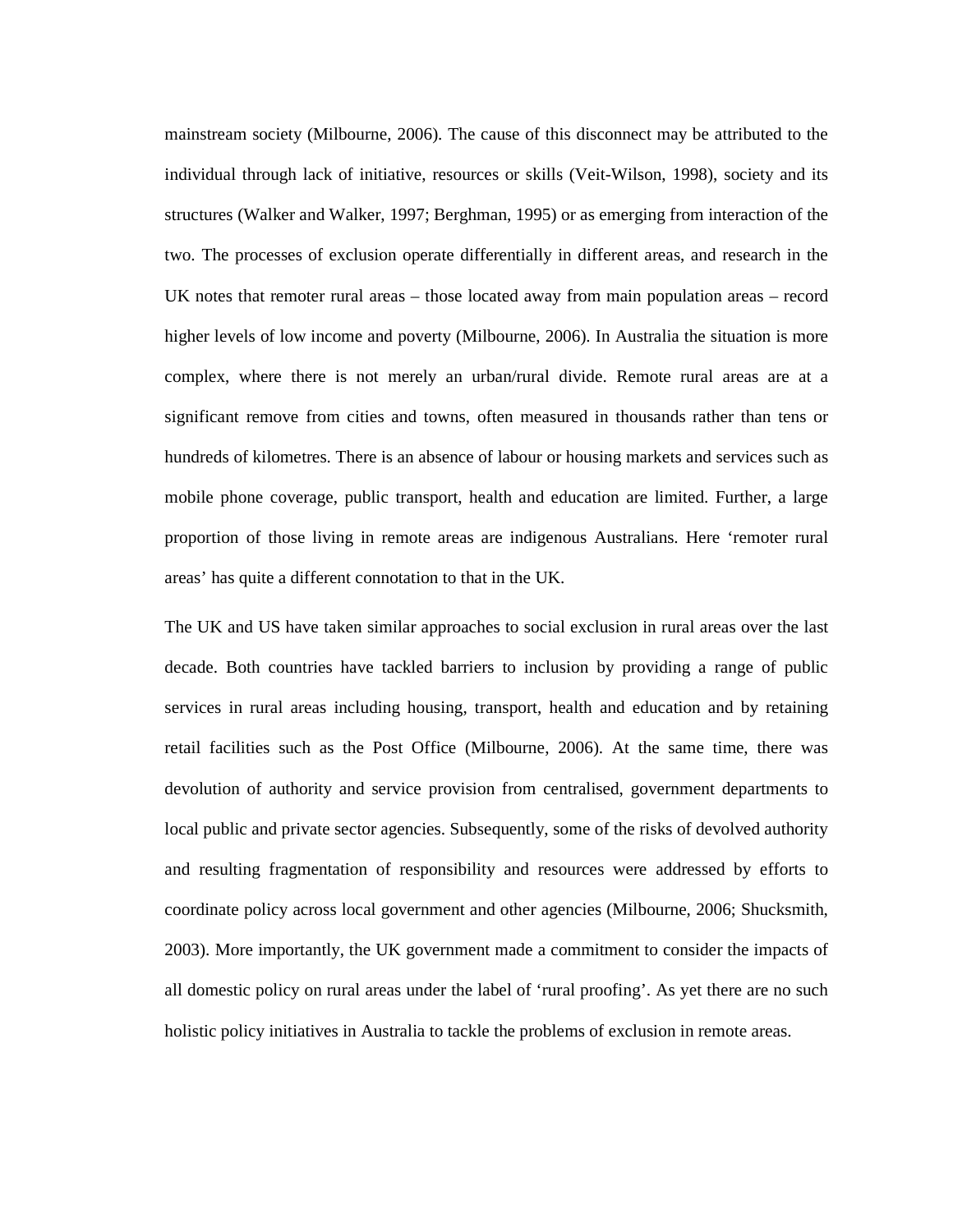One aspect of social exclusion relates to ICTs. Cushman and Klecun (2006) note the small but growing literature on intersection of the digital divide, social exclusion and ICTs and examine the role of ICTs in social exclusion under the label of 'digital exclusion'. This reflects the paradoxical role played by ICTs. For many marginalised groups in developed countries, there are powerful arguments that ICTs can provide greater choices – in everyday life, in informational and communicative interactions and in inclusion into mainstream activities. At the same time, ICTs can act as a barrier, intervening between individuals and public sector services in a way that limits their choices and abilities to join the mainstream. One of the leading challenges for e-government is to find ways of integrating ICT-based systems into communities in ways that strengthen social inclusion and counter the emergence and deepening of social and economic divides (Dugdale et al., 2005). The concept of digital exclusion facilitates investigation of both micro-level forces relating to access to computers, resources to learn and support to maintain skills as well as macro-level forces around the pervasiveness of technology and ICT-related policy and infrastructure. This 'larger picture' helps in designing, implementing and sustaining change at both levels in order to achieve enduring improvements.

## THEORETICAL LENS

The complexity of this 'larger picture' indicates that our analysis should examine the technology not in isolation but as a part of what has been variously described as a complex interrelated web, ensemble or network of influences. Such a view depicts technology as only one of the many elements in the development or use of information systems. Orlikowski and Iacono (2001) for example suggest that the ensemble view may examine how the technology *came to be*, illustrated by the Social Construction of Technology (Bijker et al., 1987) and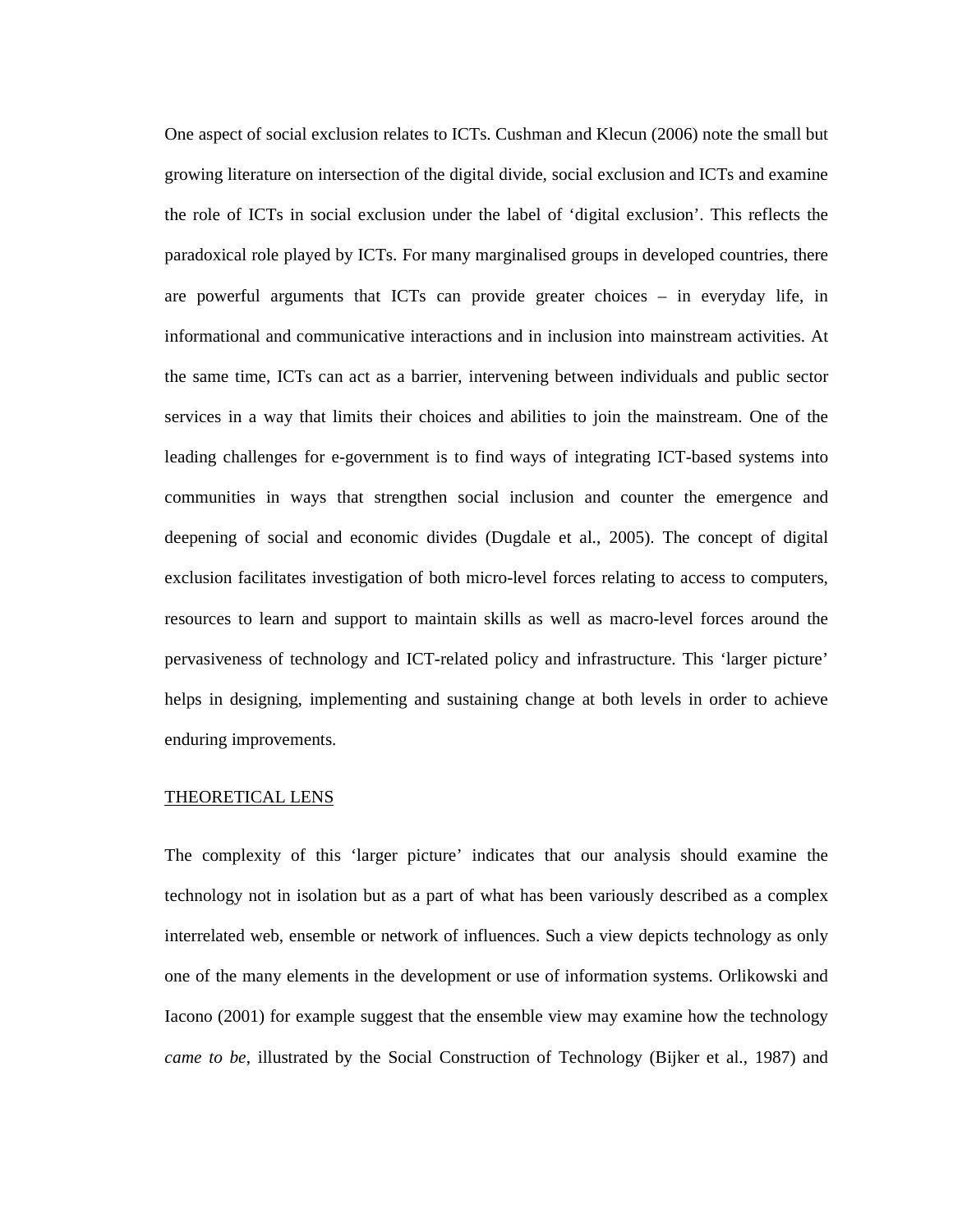Actor-Network Theory (Callon, 1986; Latour, 1987) approaches or *how it comes to be used,* as seen in the web model of Kling and Scacchi (1982) that describes an ensemble of "*equipment, techniques, applications, and people that define a social context*" as well as the infrastructure, social relations, policies and processes around technology in use. Viewing ICTs as part of an ensemble transcends the view of technology as a tool that can provide defined benefits to governments (e.g. reduced costs and greater efficiencies) or citizens (e.g. empowerment through access to information). It acknowledges the emergent outcomes of technology use (Markus and Robey, 1988) and may encourage public administrations to seek to analyse a range of possible outcomes that may emerge from e-government initiatives.

Faced with studying the complex set of relationships that surround the effects of egovernment on people at the margins we chose to base our analysis on the socio-technical interaction network (STIN) modelling approach (Kling et al., 2003). A major influence in selecting the STIN approach, rather than alternatives such as Soft Systems Methodology (SSM) (Checkland, 1981), was our intention to unpack the complex network of relationships in the "as-is" system rather than to intervene in the human activity system under analysis. Further, the STIN approach is heuristic to guide but not prescribe analysis activities and can be applied without reliance on gaining the full commitment of actors over the various stages of an SSM study.

Kling et al. define a STIN as "*a network that includes people (including organizations), equipment, data, diverse resources …, documents and messages, legal arrangements and enforcement mechanisms, and resource flows*." The relationships between each of these elements of a STIN may be social, economic and political. The focus of Kling et al.'s paper was e-forums but they indicated there were broader applications because "*STIN models help*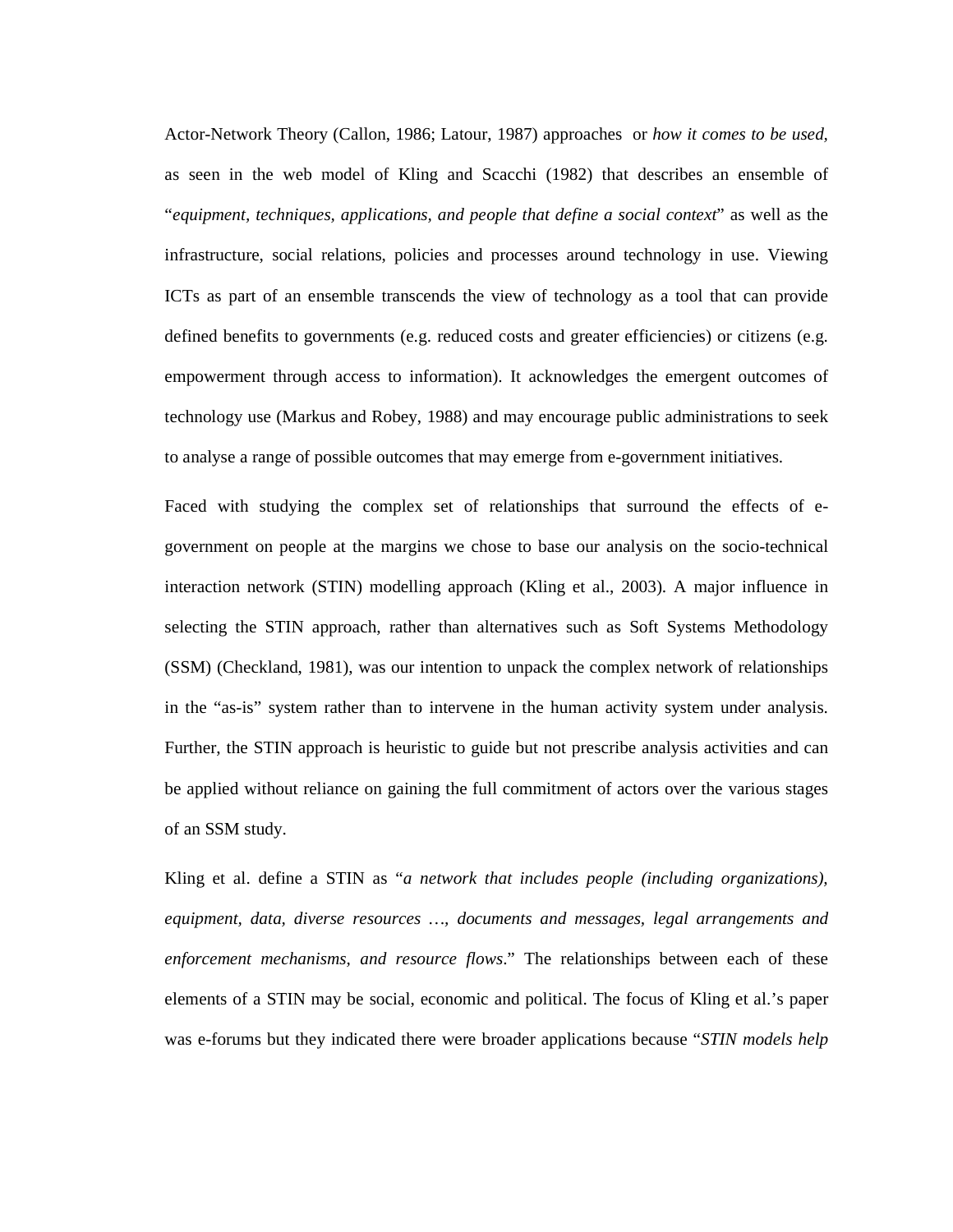*us to understand human behaviours in the use of technology-mediated social settings*" (Kling et al., 2003:48).

We used a STIN modelling approach to understand the role of ICTs embedded in a sociotechnical network of government policy and services for a marginalised community. The STIN modelling approach is described by its authors in terms of nine heuristics but in line with the suggestion that the steps for developing STIN models "*should be taken as illustrative, rather than strictly enumerative*" (Kling et al., 2003:57), we aggregated the nine recommended steps into three analytical phases: a stakeholder/actor analysis; a network relationship analysis; and a network trajectory analysis. In doing so, we modify and extend the STIN concept by classifying stakeholders according to their levels of interest and influence.

#### RESEARCH METHOD

We selected the Indigenous Licensing Project (ILP) to investigate the effects of e-government systems on marginalised sections of the community. The ILP is managed by the Department for Planning and Infrastructure (DPI), an agency of the State Government of Western Australia (WA). The project aims to "*identify and document the barriers to service delivery in Indigenous communities*" in order to provide "*improved access to licensing services for Indigenous people, particularly those living in remote communities*" (DPI Briefing Note). The ILP is focused on one marginalised community in WA that we have called Ngaan. Preliminary discussions and examination of documents relating to the charter of the ILP identified three stakeholder groups involved in the project: those responsible for the conduct of the ILP, those involved in the delivery of licensing services to the Indigenous community, and those involved in the design, development and delivery of the wider licensing system.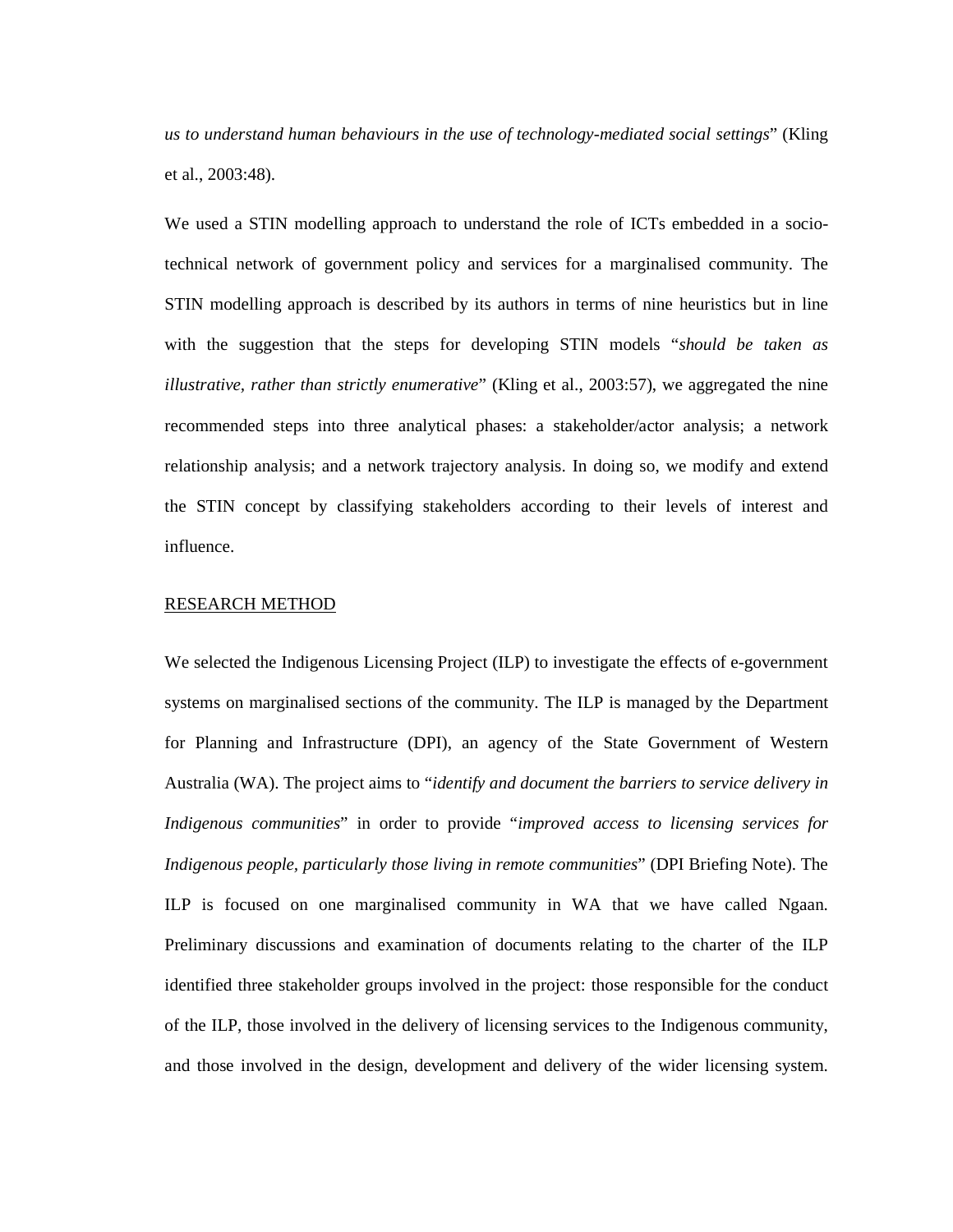The data collection was intentionally limited to those involved in the ILP and licensing service delivery. The reticence of the indigenous community "*to discuss issues with white people from the 'city'*" had been noted (DPI Briefing Note). More importantly, we were particularly mindful of a long history of well-intentioned people and agencies promising improvements to indigenous communities which ultimately failed to deliver enduring change. Our approach is to analyse the current service delivery system (the focus of this paper) as a foundation for designing possible future interventions and so we relied on the accounts of intermediaries who work directly with the members of the community. Thus, this paper presents an outsiders' view of the ILP project and the WA licensing system more generally.

In-depth, semi-structured interviews were held with the key representatives of each stakeholder group. The seven informants were the ILP project manager and the manager overseeing the project (and other projects related to indigenous communities), a consultant engaged by the ILP to interact with the community, the manager of licensing service delivery, the regional manager and licensing branch manager responsible for services to the community in question, and an officer responsible for liaising with the indigenous community in cases of breaches to licensing-related laws. The interviews started in an unstructured way: 'tell us about the ILP project'. As they replied, each participant was probed for greater detail about specific issues and their sources of information were sought. The interviews lasted for between 1.5 and 2 hours. Some participants provided additional documents either at, or after, the interviews. Uncertain issues were clarified by follow-up telephone and face-to-face conversations. In addition to interviews with stakeholder representatives, one author participated in a two-day national forum which considered many aspects of indigenous road safety. The interviews and documentation were used to build a step-by-step table for gaining a license and to tease out issues relevant to the analysis. A case narrative was then written of the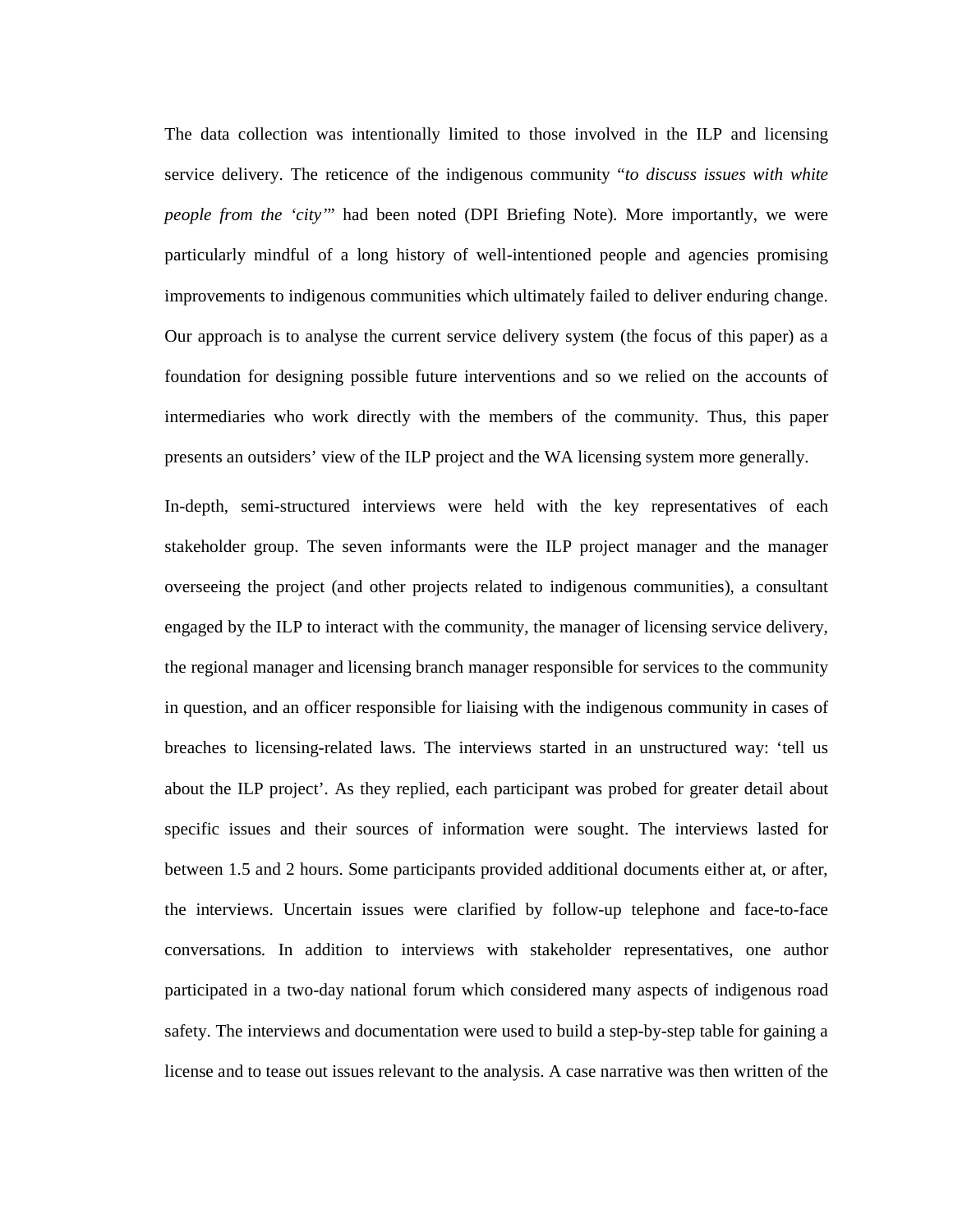'story' of the ILP project from the interviews and related documents including policy documentation, consultancy reports, and educational publications; informants were anonymised to protect their identities. The researchers then analysed the different views of the system, identified themes and iteratively mapped these. The case narrative is presented in the next section, followed by a discussion of the analysis.

#### CASE DESCRIPTION

The licensing of drivers is one of the most common transaction services provided by government and is a strong candidate for migration to ICT-based systems. The transaction services of driver licensing and renewal are, however, only one aspect of the overall policy cycle. The formulation of policy governing the training and testing of drivers, the application of various license classes and associated conditions, and recording of infringements add complexity to a process which appears on the surface to be relatively straightforward (Ciborra, 2005).

WA is Australia's largest state and comprises dense spots of population around the coastal fringe with the remaining vast tracts of sparsely-populated land, much of it desert. In WA, DPI is responsible for policy and legislation regulating driver licensing. Central to DPI's licensing operations is an integrated database that provides a single view of data about the licensing of drivers and vehicles. This recently introduced licensing database (called TRELIS) was developed over ten years at a cost of well in excess of  $\Delta UD20.5$  million ( $\epsilon$ 12 million) and incorporates thousands of complex business rules governing driver and vehicle licensing. With TRELIS acting as the fundamental ICT infrastructure for licensing, a new policy initiative has been implemented to reduce high levels of road trauma among novice drivers. This policy, the Graduated Driver Training and Licensing policy (GDT&L), covers issuing of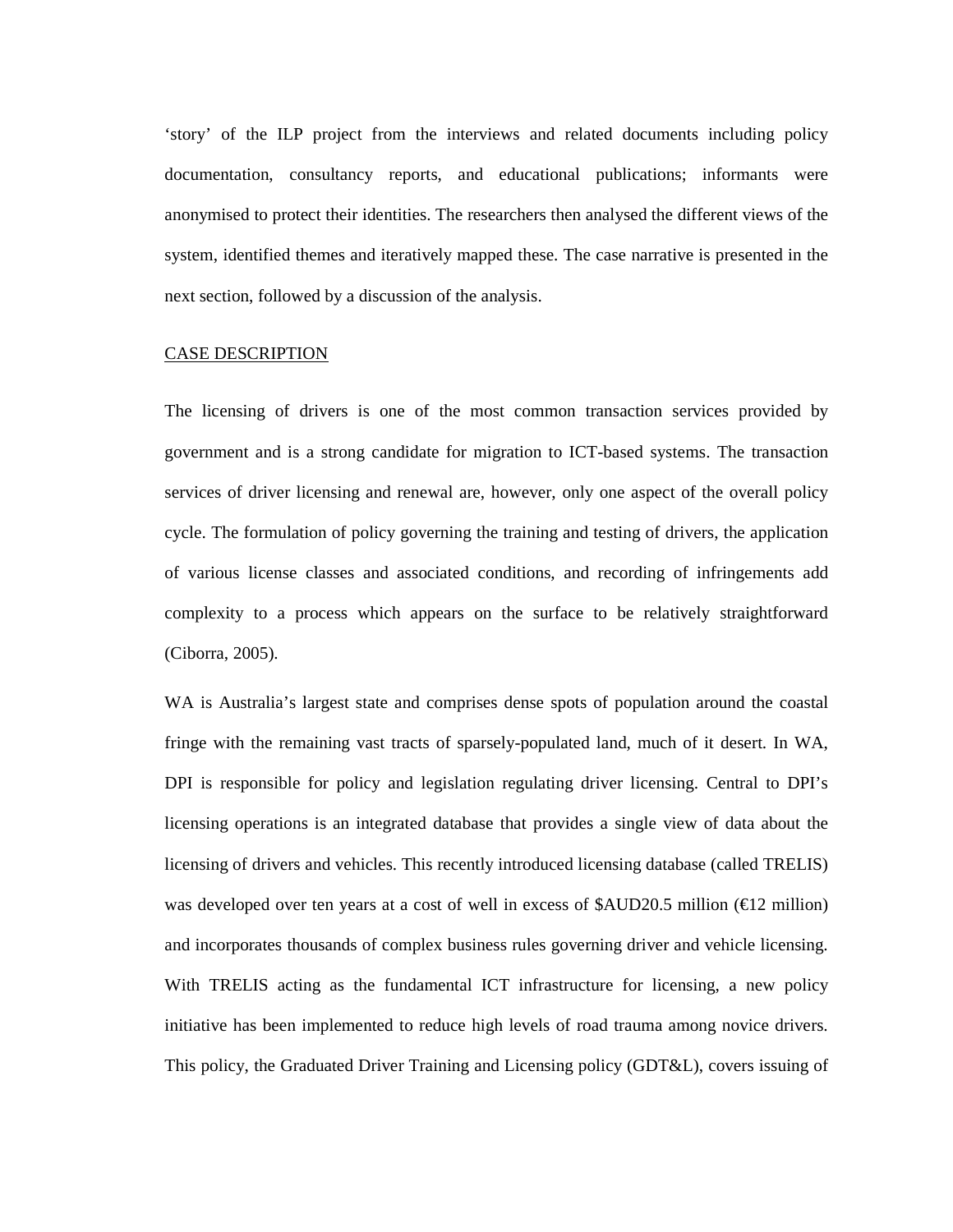learners' permits, driver testing and issuing and renewing licenses. In addition to TRELIS, the operational aspects of the GDT&L policy are supplemented by two ICT systems: a computerbased road rules test and a computer-based hazard perception test (a packaged application containing many scenarios featuring likely driving hazards).

Under the GDT&L, there are six phases in gaining a license. Progression through the driver training process cumulatively adds detail to the driver licence record on TRELIS which is also used by other public sector agencies including the Police and the Department of the Attorney General. Breaches of licensing rules can result in fines, licence suspension and even imprisonment (the state has 'three strikes and you are out' legislation whereby anyone found guilty of three similar offences, however minor, is imprisoned). The Fines Enforcement Registry (FER) within the Department of the Attorney General acts as a repository for all court-imposed fines. Where fines are imposed for vehicle and driving related offences, FER and TRELIS exchange data that enables fine notices to be sent to licence holders, as well as the recording of licence suspension when necessary.

In WA, the vast majority of people live within 100km of a large city or regional town. For most urban residents, the processes of gaining a driver's licence, updating address details, renewing licences and even the payment of licence infringement notices are enhanced by making these services available online. Providing an acceptable level of service is problematic, however, to people who live in remote communities (DPI Briefing Note) and the GDT&L model for obtaining a drivers licence begins to break down when applied to indigenous Australians in remote communities.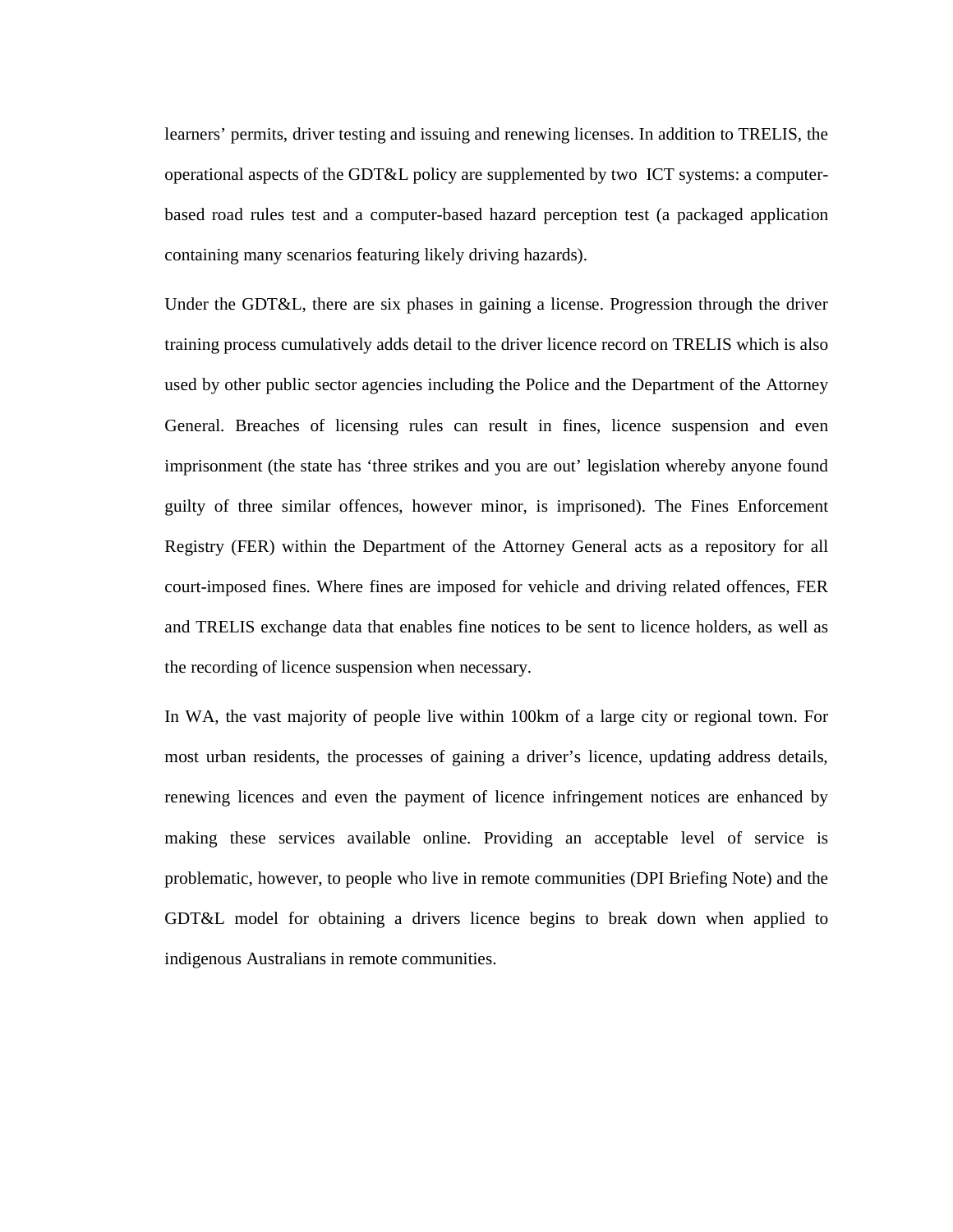#### Driver licensing for remote indigenous people

Indigenous Australians are profoundly marginalised members of Australian society. Land transport was the second highest cause of death (after self-harm) of indigenous Australians between 1997 and 2000 (Styles and Edmonston, 2006). Indigenous Australians are overrepresented in car accident statistics, with a road fatality rate estimated to be about three times that of non-indigenous people. They are also over-represented in motor vehicle offences, especially unlicensed driving; in the Northern Territory almost 70% of the indigenous vehicle occupants or motor cyclists killed between 1996 and 1999 were either unlicensed or in a vehicle driven by an unlicensed person (ATSB, 2003). A study of indigenous prisoners in northern WA showed that only 8 per cent held a valid driver's licence and 73 per cent of them had never had a driver's licence. The increased rates of death among indigenous people are apparent across all age groups, but young people are at even higher risk than older indigenous road users. It is considered that a lack of appropriate driver training contributes to the unacceptably high rate of death and injury among indigenous people as result of road crashes (Fanciulli et al., 2004).

For some remote communities the nearest regional centre may be over five hundred kilometres away and therefore many public sector services are facilitated by third parties such as the police and the local shire. While the police do provide licence testing in some communities, they do not consider these activities as part of their 'core functions'. Furthermore, the relationship between the police and members of the indigenous communities is often antagonistic.

Each phase of the new integrated licensing system poses particular challenges for indigenous people living in remote communities. Firstly, a person applies for a learner's permit, completes a computerised road rules test of 30 multiple choice questions (the DPI website has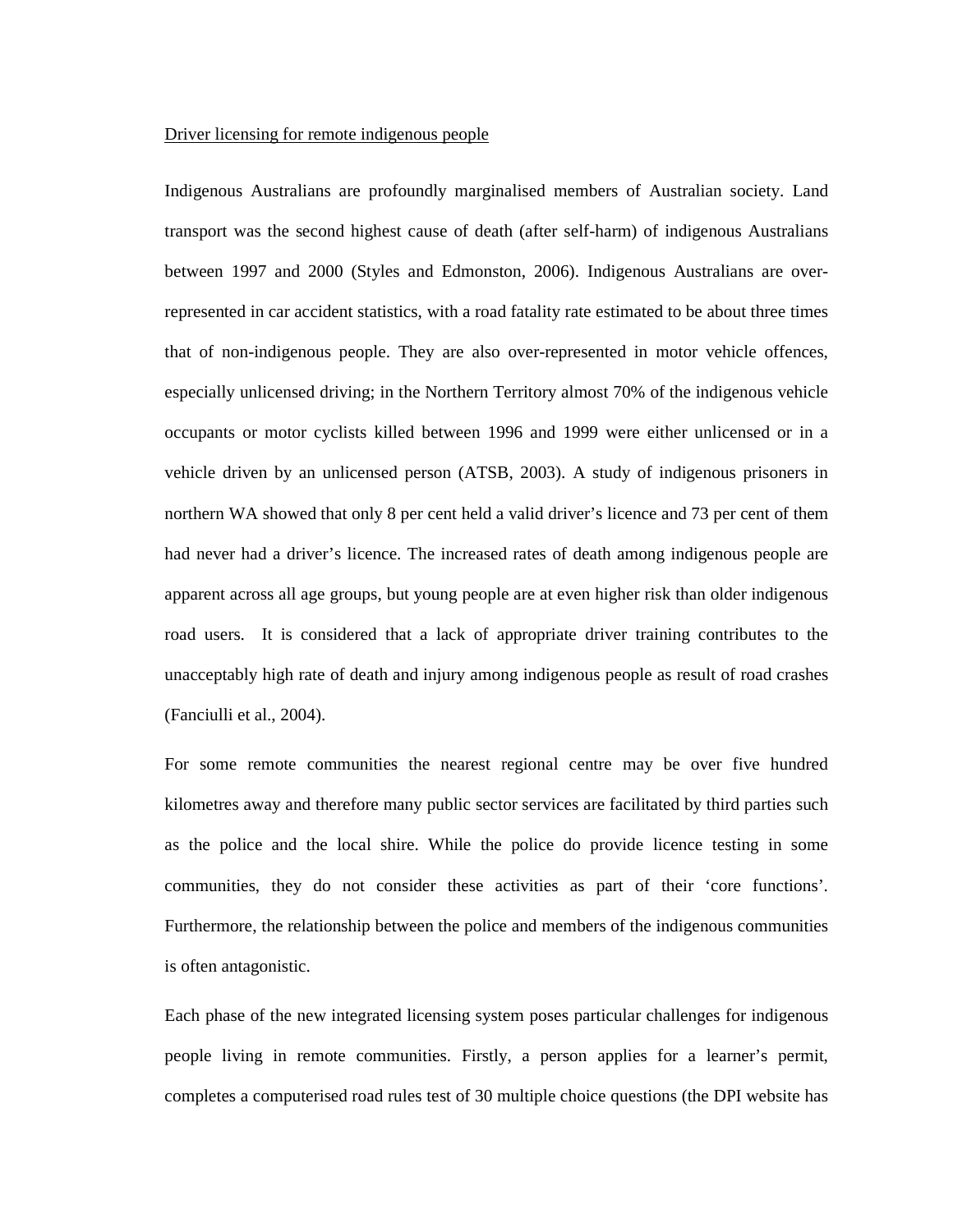a page for practising this test) and then a learner record is created on TRELIS. Individuals must certify their identity and age so that the initial record on TRELIS can be created. This is a problem for many members of remote indigenous communities because either birth registration records have not been lodged or they have never obtained other forms of identification. Alternative arrangements such as a recognised Aboriginal elder attesting to an individual's identity and age were used in the past, but these arrangements cannot be implemented in TRELIS "*until the required system changes have been made*" (DPI Briefing Note).

The GDT&L assumes that learners have proficient English and literacy skills. However, the low levels of literacy among indigenous people are further complicated in those remote areas where English is a second language. In metropolitan locations, applicants with literacy or language issues have access to licensing staff who can deliver an oral version of the written tests but this is often not available in remote locations. Finally, the road rules test required to gain a learners' licence is computer based but due to lack of computers in remote locations, a paper-based test is offered as an alternative.

Having obtained a learner's permit, learning to drive involves lessons with an experienced driver prior to taking a practical driving test. The learner driver must record at least 25 hours of on-the-road practice with an experienced driver who has held a license for at least 4 years; this is documented in a learner's Log Book. It is recommended that learners practise on 'freeways, highways and/or major roads' and 'driving at speeds between 80km/h and 100km/h' (GDT&L Learner Phase II Log Book). Once completed, TRELIS is updated to reflect the change in the learner-driver's status. This phase poses significant problems for learners in remote communities: there may be few licensed drivers, let alone those having retained a license for more than four years; the registration number of the vehicle must be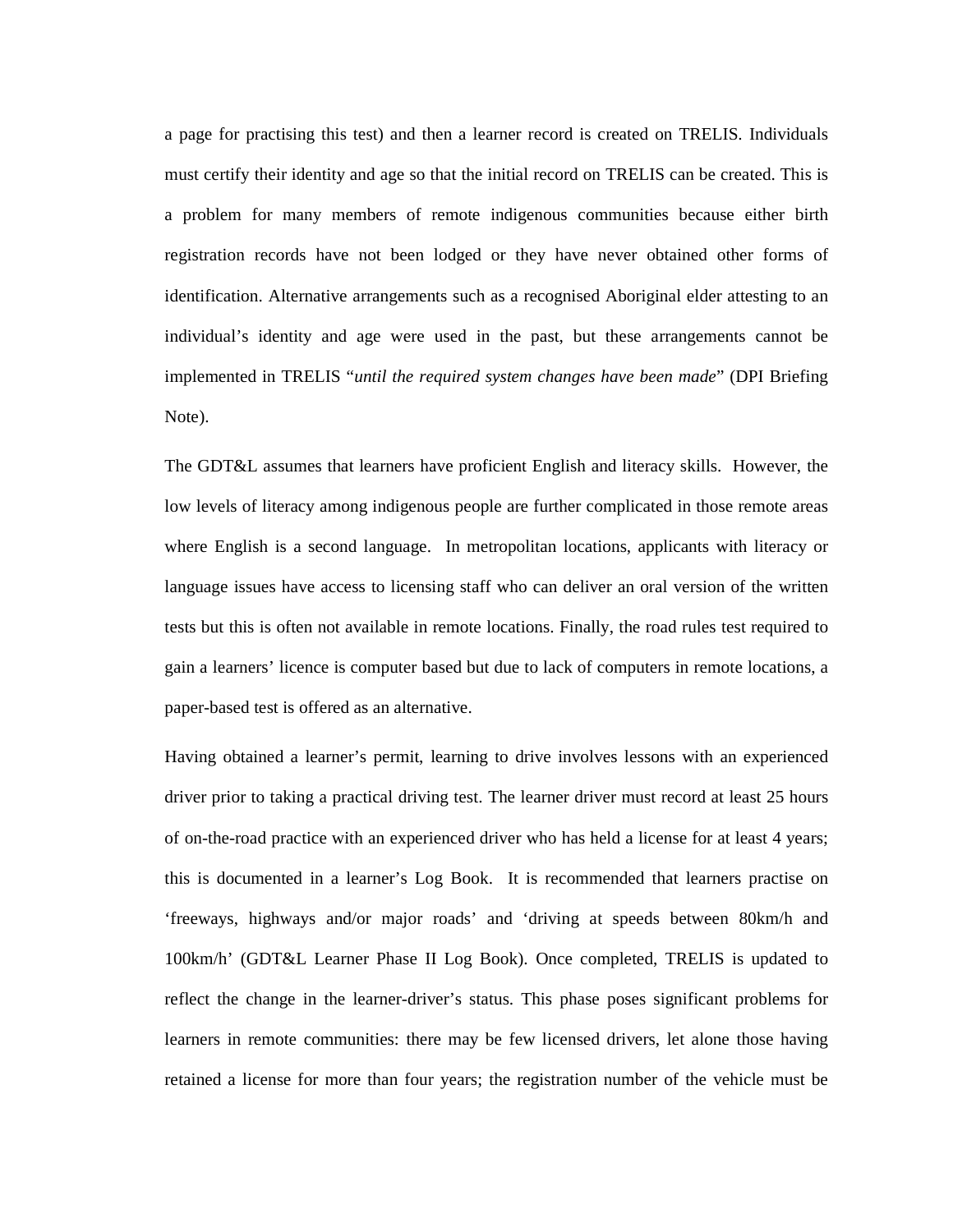recorded in the Log Book but learners may not have access to a registered vehicle. Cars may not be roadworthy and their lack of maintenance by rural indigenous drivers (through lack of knowhow or access to skilled mechanics) is another symptom of social exclusion (Styles and Edmonston, 2006). The recommendation that experience is gained on freeways and highways is unattainable as many people in remote communities have never seen such roads.

Once the learner turns 17 and sufficient driving experience is recorded in the Log Book, the computer-based Hazard Perception Test (see www.learners.wa.gov.au) is taken. The test assesses the learner's responses to traffic situations; the response time to each situation is recorded on TRELIS and determines whether the test is passed. At present, even though the test is one of the fundamental components of driver licensing, members of remote communities are exempt due to their lack of access to computers.

#### The Ngaan Community

In order to draw out the effects of the new licensing system, we focus on people in one remote Indigenous Community located near the Gibson Desert. We have called the community Ngaan to protect its identity. Ngaan is physically isolated – remote from any major town and the facilities associated with major population centres. It is also socially isolated as noted by one informant - "*the most recent arrival of people who 'came in from the desert' occurred only twenty years ago*". It is a 'dry' community where the sale and consumption of alcohol is prohibited.

Car accidents with multiple injuries/fatalities are too common at Ngaan. The state of roads and cars contribute to this. Most roads in vicinity of Ngaan are made from pebbles or sand; there is only one 5km stretch of bitumen roadway. Vehicles deteriorate quickly in this harsh environment, they often have no doors and people travel in open load spaces which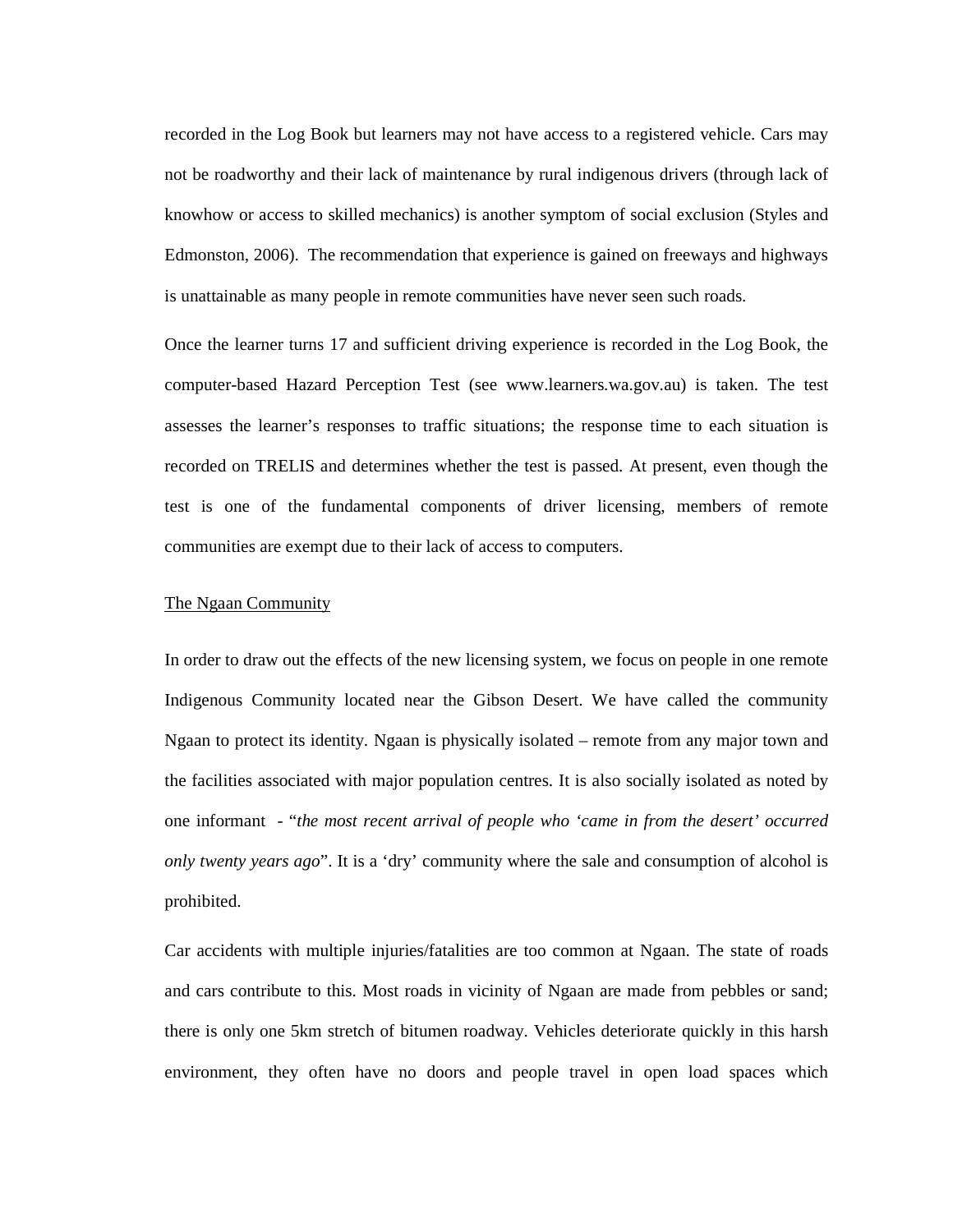contributes to serious injuries in car crashes. People travel extensively through the bush; when they travel on public tracks or roads they risk detection (unlicensed drivers, unroadworthy vehicles) by the police.

One interviewee noted that "*there is no culture of having a driver's license*". He estimated that about 16 of the 1600 members of the Ngaan community currently have a license. If people from Ngaan travel to larger towns, they face significant problems due to their unfamiliarity with the speed and complexity of traffic and road conditions. At present there are powerful incentives to increase the number of drivers' licenses held by people from Ngaan:

- There are high injury and death rates arising from road accidents.
- Social implications of shortcomings in providing government services to indigenous people were noted by the recent Gordon Inquiry into Family Violence in Aboriginal Communities.
- Imprisonment rates are high for people from Ngaan due to unpaid fines and road offences.
- WA is experiencing a mining boom and there is a shortage of drivers who are licensed to drive heavy vehicles; there is pressure to meet this labour shortage by engaging indigenous people living in remote communities.

The Indigenous Licensing Project (ILP) was set up to examine the barriers to licensing for members of the Ngaan community. While focused on Ngaan, the ILP aims to improve access to licensing services for indigenous people, especially those living in remote communities; address the difference in delivery standards for indigenous and non-indigenous people (a political promise by the WA government); and to address the indigenous people's poverty cycle by removing one of the barriers to sustained employment i.e. the lack of a driver's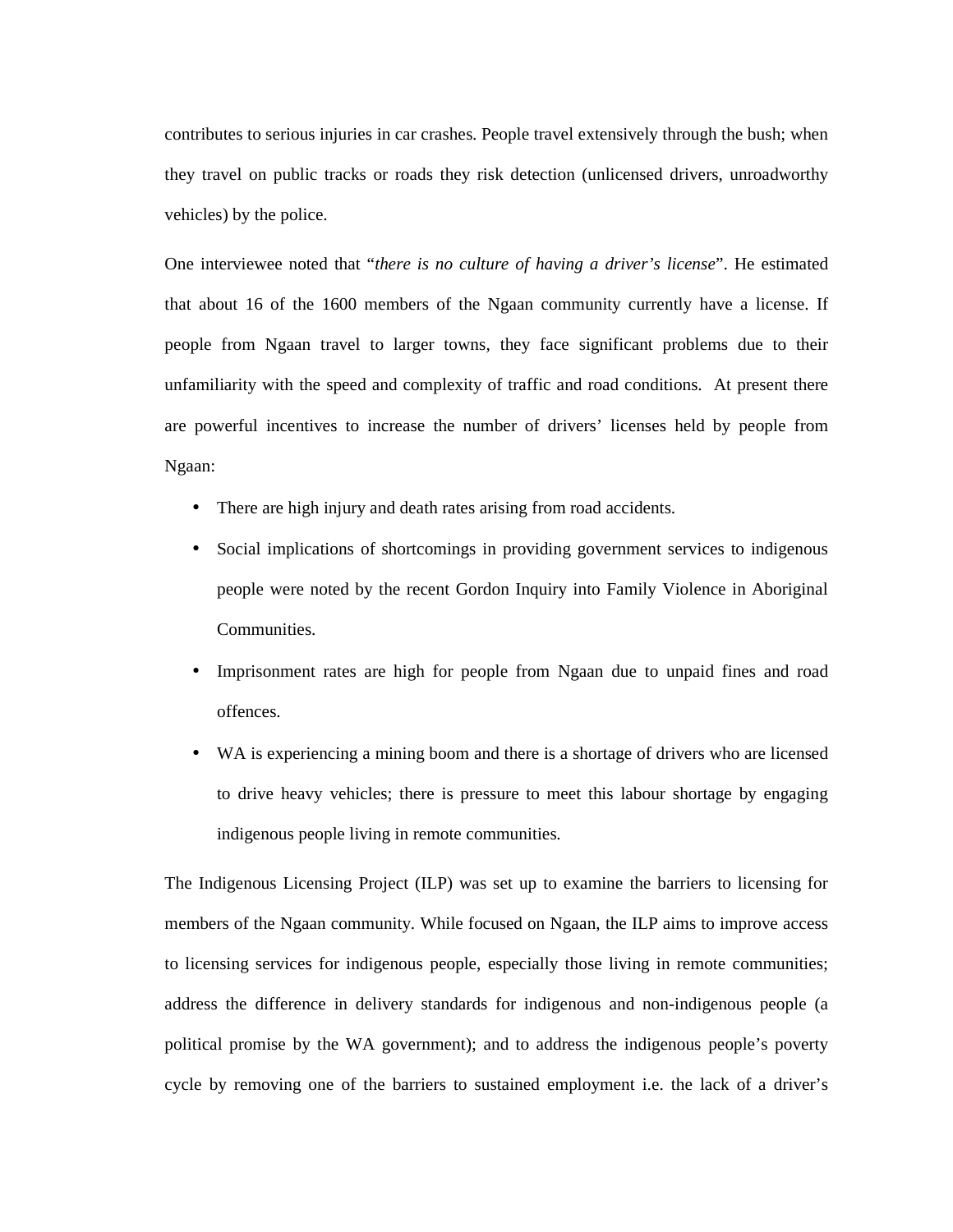license. A secondary objective is to provide a strategy for improving access to services, including modifying key aspects of the GDT&L.

#### DISCUSSION

The new licensing system (including the policy, rules, procedures and ICTs) was implemented to cover all licensing within WA; it was intended to standardise practice and improve levels of driving. Indigenous members of remote communities, however, are not provided with the same driver training and licensing facilities as those in cities. While the new computer-based licensing system may have enhanced the delivery of licensing services in metropolitan and regional centres, it has compounded the profound exclusion of indigenous people in remote communities. The new system has removed flexibility from individual police and licensing personnel and replaced them with the standard procedures and policy inscribed in, and enforced by, the integrated TRELIS system. Thus the effects of the new computer-based licensing system are twofold:

- it has failed to address the existing safety and driving issues within the Ngaan community, such as inexperienced and unlicensed drivers and unroadworthy and unregistered vehicles, that result in high injury and death rates from car accidents.
- it has led to deterioration in the life experience of many of the Ngaan people through increased fines and prison incarceration rates as a result of the 'three strikes and you are out' legislation in WA. TRELIS provides accurate and integrated data to police and other officials leading to increased enforcement of this legislation. Incarceration rates for repeat traffic offences is high: one informant even suggested that there would soon be no adult males remaining in Ngaan due to imprisonment for traffic and minor theft offences.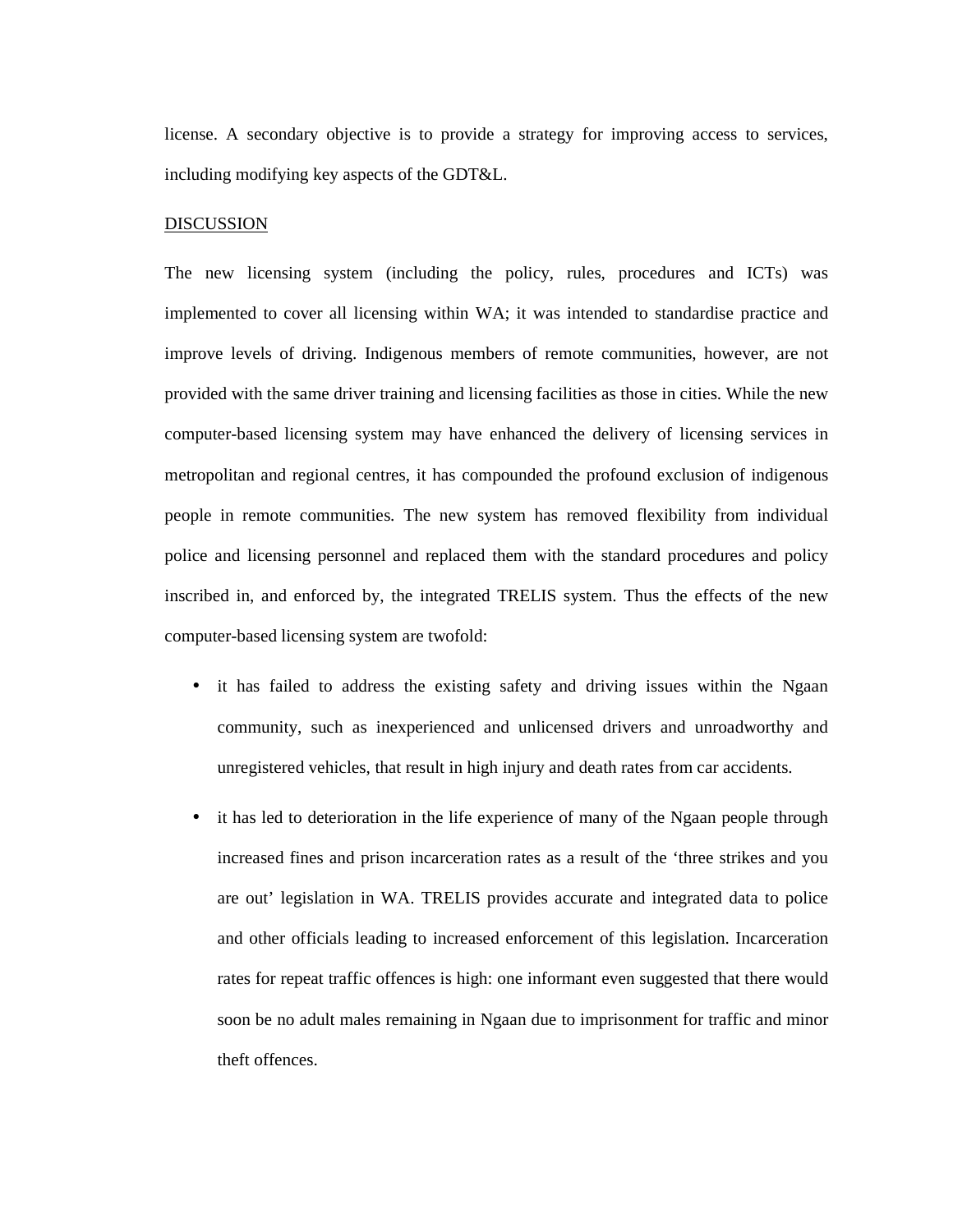The licensing problem for the Ngaan community is just one dimension of severe, ongoing social exclusion. This is a wicked problem (Rittel and Webber, 1984) where the problem cannot be clearly stated, solutions cannot be evaluated as successful or unsuccessful and where interventions having positive effects on one part of the problem might occur with negative effects on another part. We cannot isolate discrete influences that might be seen to 'cause' the problem and so action to improve the situation will always be provisional and contested by different stakeholders. Unpredictable outcomes from well-intentioned interventions at Ngaan are illustrated by a driving training program set up by a local policeman for 34 of the community's women to improve the driving skills within the community and provide a pool of experienced drivers over time. Women were selected for this program because they tend to have fewer problems with alcohol abuse and have one-half the hospitalisation and one-third the fatality rates of indigenous males as a result of car accidents (Styles and Edmonston, 2006). But there have been unanticipated consequences. Initiated men refuse to be supervised by women and women have been coerced to drive by their partners. One mother of five failed to pay driving fines on three occasions and (given the 'three strikes' legislation) was consequently sentenced to 9 months jail in a town approximately 1000 kilometres from Ngaan; the absence of public transport or communication infrastructure suggests that the effects on her family will be devastating. Similarly, other initiatives that tie heavy-vehicle licensing of Ngaan people to the mining boom would require any licensed drivers to move to distant mining towns, where they would be isolated from their families and exposed to alcohol and other aspects of western lifestyle. Isolation, alienation and alcohol abuse are acknowledged symptoms of indigenous exposure to 'white man's world'.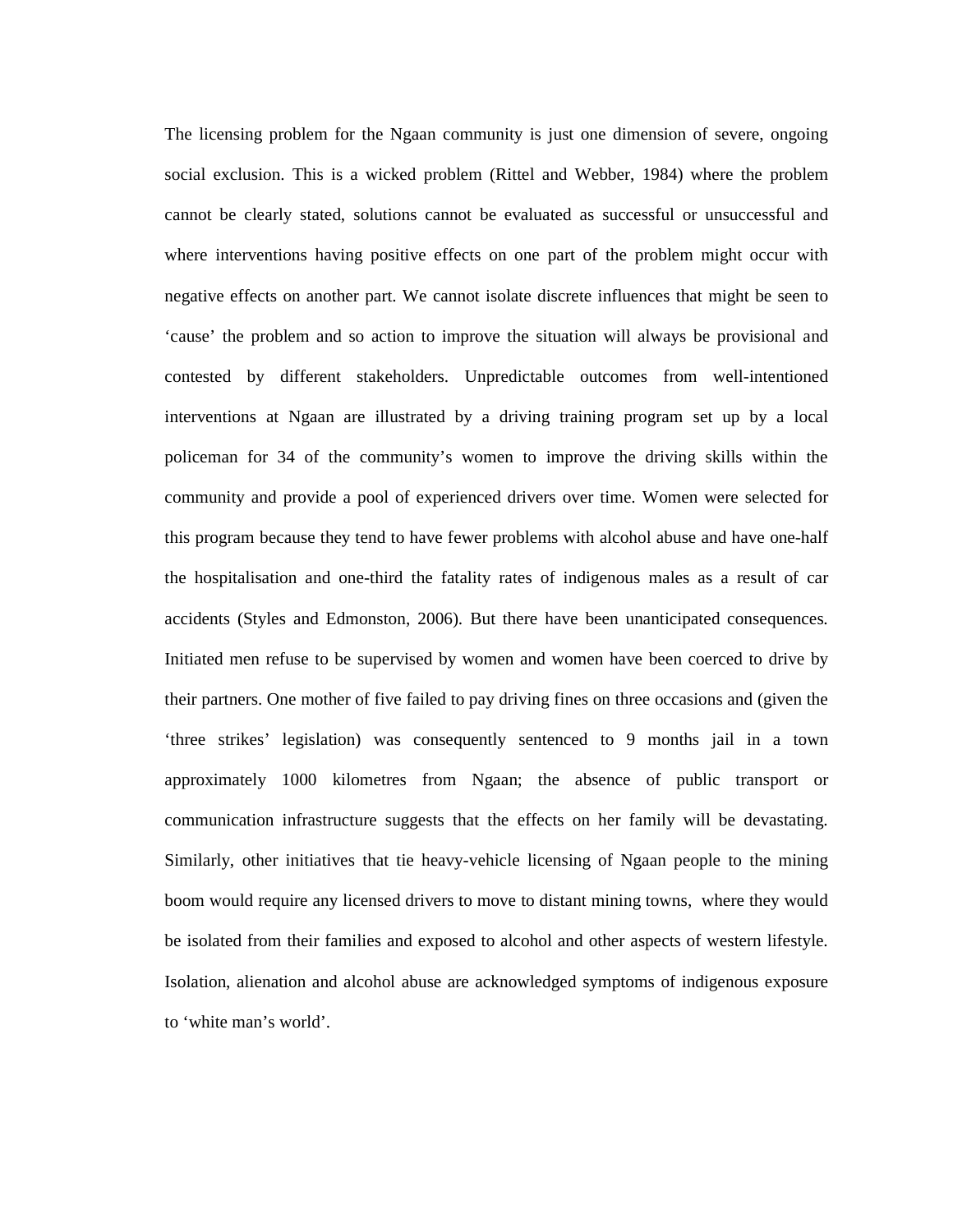#### Socio-Technical Interaction Network Analysis

Kling et al.'s heuristics for developing STIN models focus on identifying relationships among a relevant population of system interactors. It became clear that the ILP project should be viewed not just as a network of influences at the one level (as shown in Kling et al., 2003) but as a series of interacting networks that were more direct in relation to Ngaan (through day-today interactions with the licensing system and its customers) or indirect (through the ability to create policy/provide resources and determine strategic direction). Thus we extend the work of Kling et al. and differentiate the interactors in terms of their levels of engagement and influence. This is pictured in Figure 1 with networks having greater engagement shown at the bottom, rising to lesser engagement at the top of the figure.



Figure 1: Ngaan Community Licensing STIN

The group of actors with the most engaged interaction with the Ngaan community members is at the grassroots level. They are dealing face-to-face with members of the community to provide services and include the local police officer, the Department of the Attorney General's Sheriff who is responsible for enforcing fine payments and licensing breaches, the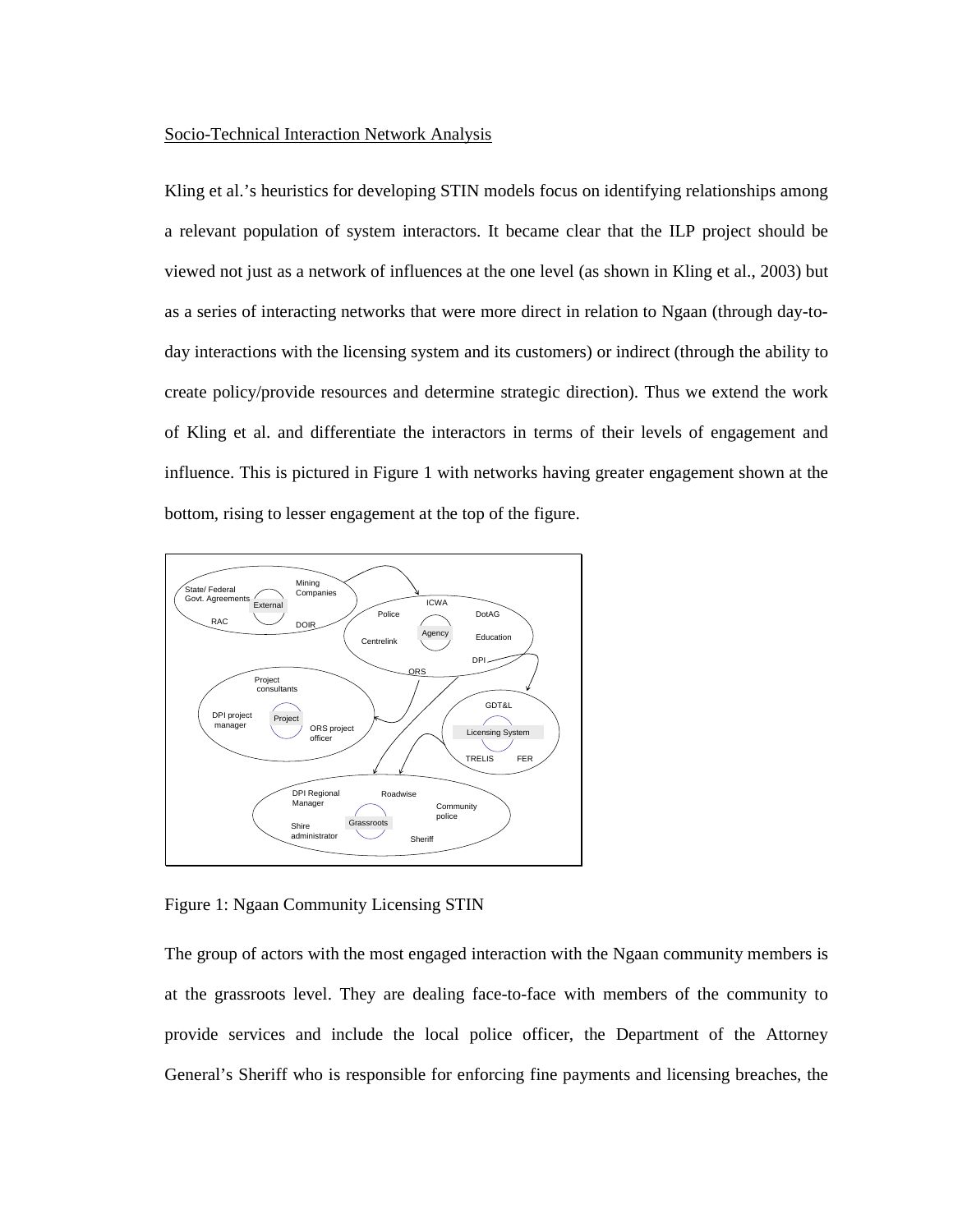Shire administrator who acts as DPI's agent in the delivery of some licensing services, DPI's Licensing Manager for the region and the Department of Education's Roadwise team who provide educational programs on vehicle and road safety. In the past these actors were able to exercise a significant level of judgement in the delivery of licensing services at Ngaan.

The licensing system itself is treated as separate group of actors and includes the various technologies associated with TRELIS, the Fines Enforcement Registry and the GDT&L policy. There are two reasons for this. Firstly, Ngaan community members interact with the system indirectly through the activities of grassroots actors. The technologies which underpin the infrastructure of the licensing service are invisible to community members. Secondly, the licensing system artefacts are inscribed with the interests of policy and technical design objectives that are determined in isolation to the implementation of the system at Ngaan.

A third group of actors are those related to the ILP project. This group includes two private sector consultants who have expertise in consulting with Indigenous communities; one was born in Ngaan and has family ties to the community. The ILP is managed by a policy officer located in DPI's head office who liaises with representatives of Police, ORS (Office of Road Safety) and the Department of the Attorney General. All are working on problems faced by remote indigenous people in gaining and maintaining the drivers' licenses. However, the immensity of problems at Ngaan was acknowledged by all participants, leading to considerable uncertainty about what should be done.

Two further groupings of actors have significant power over the licensing system as a whole but more tangential interactions within the Ngaan Licensing STIN. At the level of Agency are those government agencies that have an interest in licensing or indigenous issues, but the licensing system for the Ngaan Community is not their *primary* concern. These agencies include DPI, the Office of Road Safety, Centrelink (social security), the Department of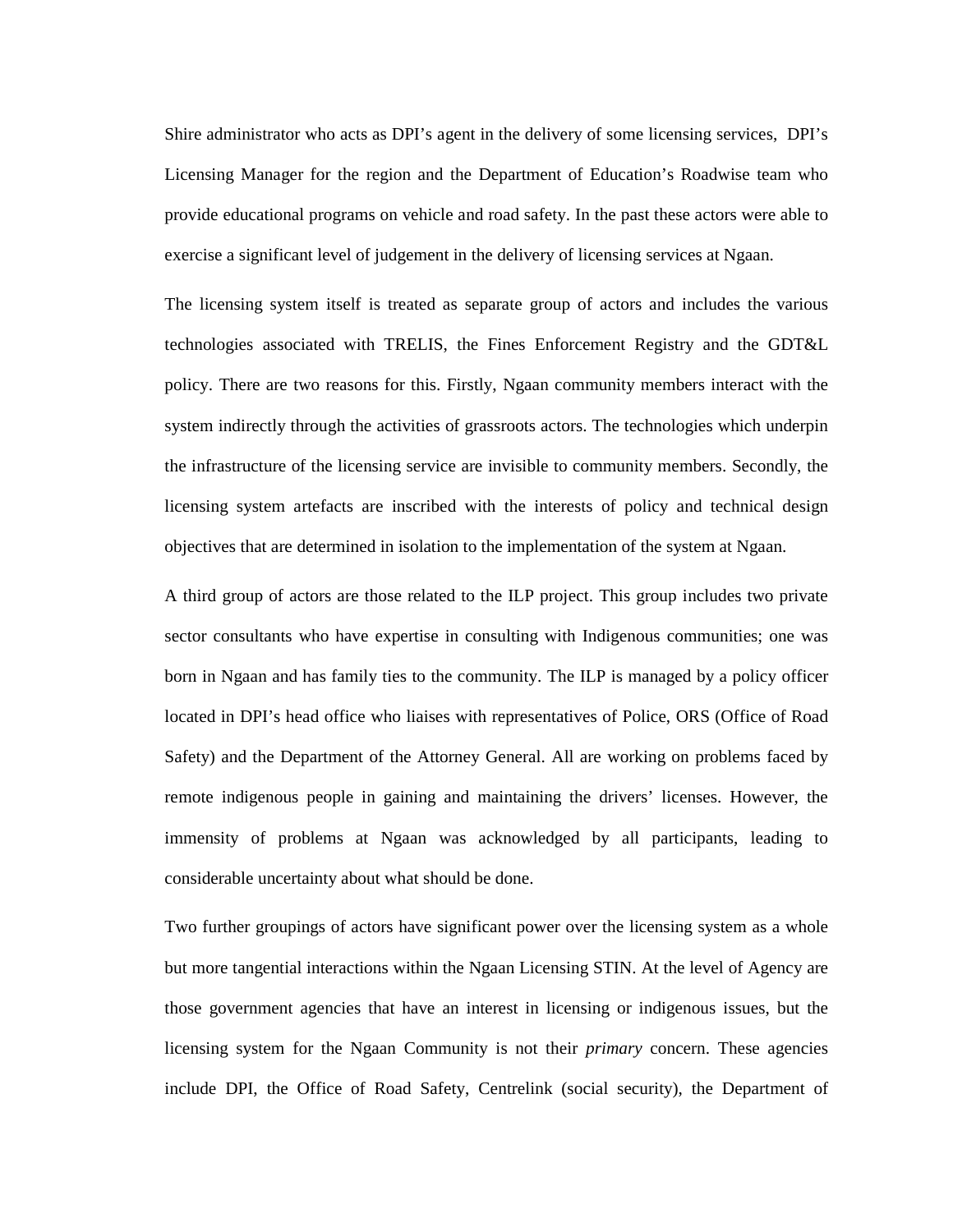Indigenous Affairs, and Police. The second grouping of External actors, including the State and federal governments and the mining companies, are part of the wider economic and political environment that influences the provision of licensing services in the Ngaan Community.

Following the identification of actors in a STIN, Kling et al.'s heuristics address analysing their relationships and interactions. As part of this analysis is the identification of incentives, that can be likened to a business model – how will the system add value to the core interactors? What would energise interaction and use of system so that it is sustainable? Applying these questions to the Ngaan situation highlights the contradiction between the process of gaining a license (that is educational and supportive of the learner) and the difficulties faced by remote indigenous people in retaining their licenses (as the probationary period is characterised by punitive measures and is embedded with values have little meaning to them). It is clear that the current, punitive system is not effective and some community members find it hard to appreciate why they need to conform to licensing requirements. Given their remote location and the lack of alternative modes of transport, travelling by car is something that is fundamental to their existence and driving is something that they have done since a young age – without a license and in unroadworthy vehicles.

Another aspect of the relationship analysis involves identifying excluded actors and undesirable interactions – a step that Kling et al. believe is crucial for achieving sustainability of the system. It is clear from the groupings of actors presented in Figure 1 that, even though the STIN is concerned with licensing services for the Ngaan Community, community members are not present in the model. Community members interact with the system via intermediaries: the system is applied to them. The reluctance of Ngaan people to engage with the ILP was noted above. However, any changes at Ngaan are unlikely to be sustained if there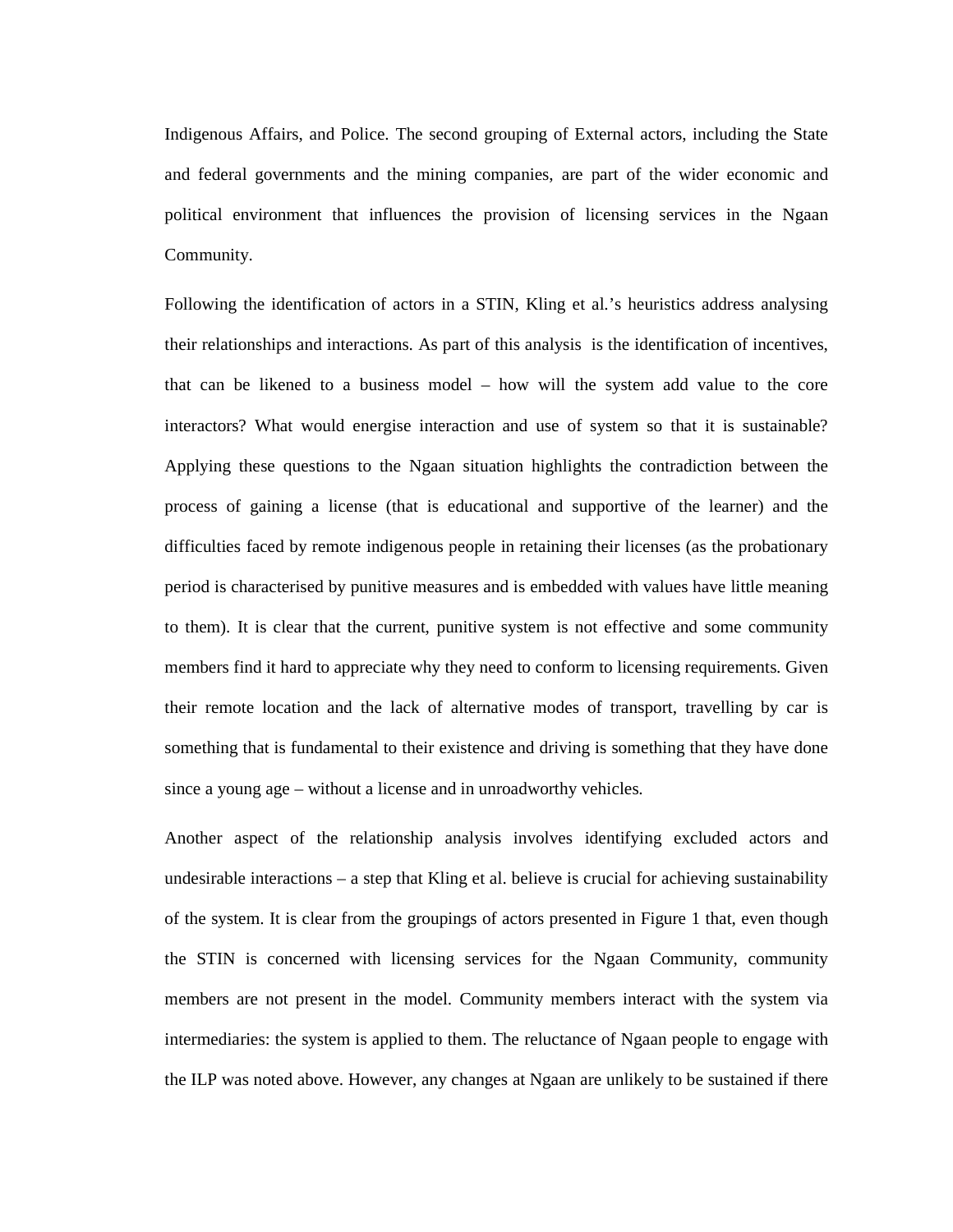is an absence of representatives from the Ngaan community (Braa et al., 2004; Kling et al., 2003). Enduring change will require active engagement and leadership by the Ngaan people in devising, trialling, modifying and evaluating a range of interventions.

Analysing relationships among actors requires that resource flows are identified. How do the effects of money, power, political interests and special interest groups flow through the network? It is striking that all individuals and groups directly involved in working with the Ngaan people have a great drive to try to rectify their social, economic and political exclusion. These grassroots groups interact directly with the Ngaan people but have little power to work around or change the system or the policies expressed in the system. For example, draft changes to the GDT&L have not been implemented due to inadequate resourcing (DPI Briefing Note). Also, the lack of coordination between the various systems interactors is clear. The DPI licensing system is only concerned with granting and renewing licenses. When community members lose their license due to traffic breaches or fines suspension, these penalties are enforced by other interested agencies. TRELIS provides the common point of interaction and documentation whereas co-ordination of strategies and interventions is required: resources need to flow across these groups to achieve such cooperation. Most efforts to alleviate the situation are directed at a single issue, by a single agency, for a short time period. Given the characteristics of a wicked problem, these are unlikely to provide sustained change in the situation.

As a means to examine the trajectory of the STIN construction, a further heuristic compares the new or projected system with the existing system. The licensing system prior to the introduction of the GDT&L and TRELIS , provided much more flexibility for the grassroots actors in applying their judgement and more opportunities for Ngaan people to avoid detection for repeat traffic offences. An inability to identify individuals coupled with a highly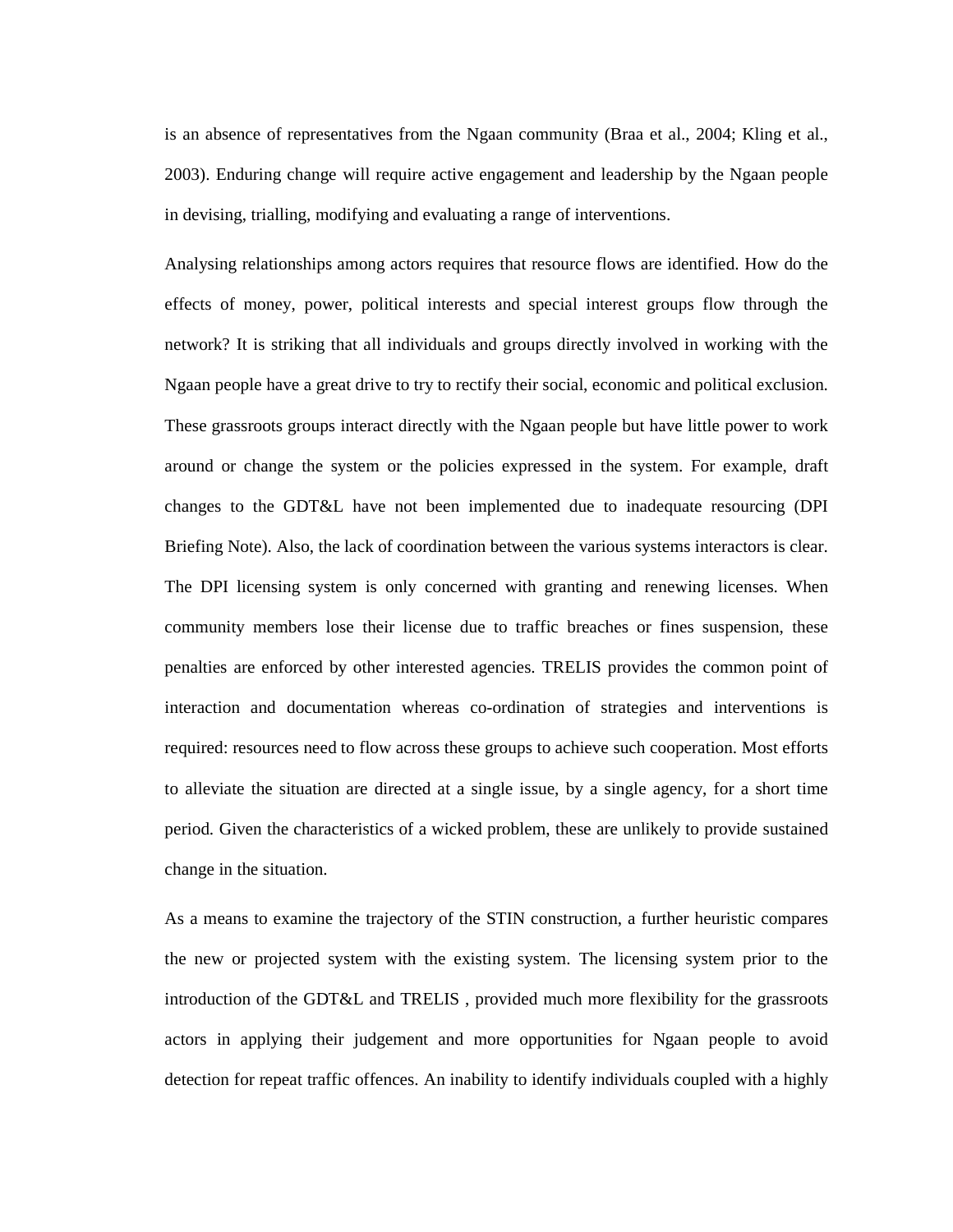mobile way of life allowed them to avoid the 'three strikes' mandatory jail sentences. The integration of TRELIS and FER means that enforcement of licensing rules is more stringent, monitoring of traffic offences is much more effective and opportunities for escaping punishment by changing names or location are reduced. The new integrated system allows more efficient administration (and by and large improved access to citizens) across two separate policy areas, Driver Licensing (DPI's responsibility) and Fines Enforcement (Department of Attorney General's responsibility). For the Ngaan community where driver training and licensing are critical community issues, the two policy areas come into conflict and the outcomes for the people of Ngaan are unsatisfactory.

### **CONCLUSIONS**

This paper contributes to our understanding of the possible effects of e-government on those at the margins of developed countries, as well as illustrating a method that is appropriate for investigating the complex, intractable problem situations that characterise the marginalised.

The ICT-based licensing system is not a major cause of social exclusion for the Ngaan Community. It has, however, both failed to alleviate the community's licensing problems and further compounded their existing social exclusion. These issues arise not just because of 'lack of access' to computing facilities but because of shortcomings in the policy, planning and systems development cycles that preceded the introduction of the GDT&L and TRELIS as well as the rules and procedures that are inscribed within the implemented licensing system. In studying the ILP, we noted its limited brief: to "*identify and document the barriers..*" in order to provide "*improved access"* to licensing services, driven by a combination of economic, social and political issues. It is clear that lack of access, as a part of the exclusion process, is just one face of larger, structural or macro-level forces that lead to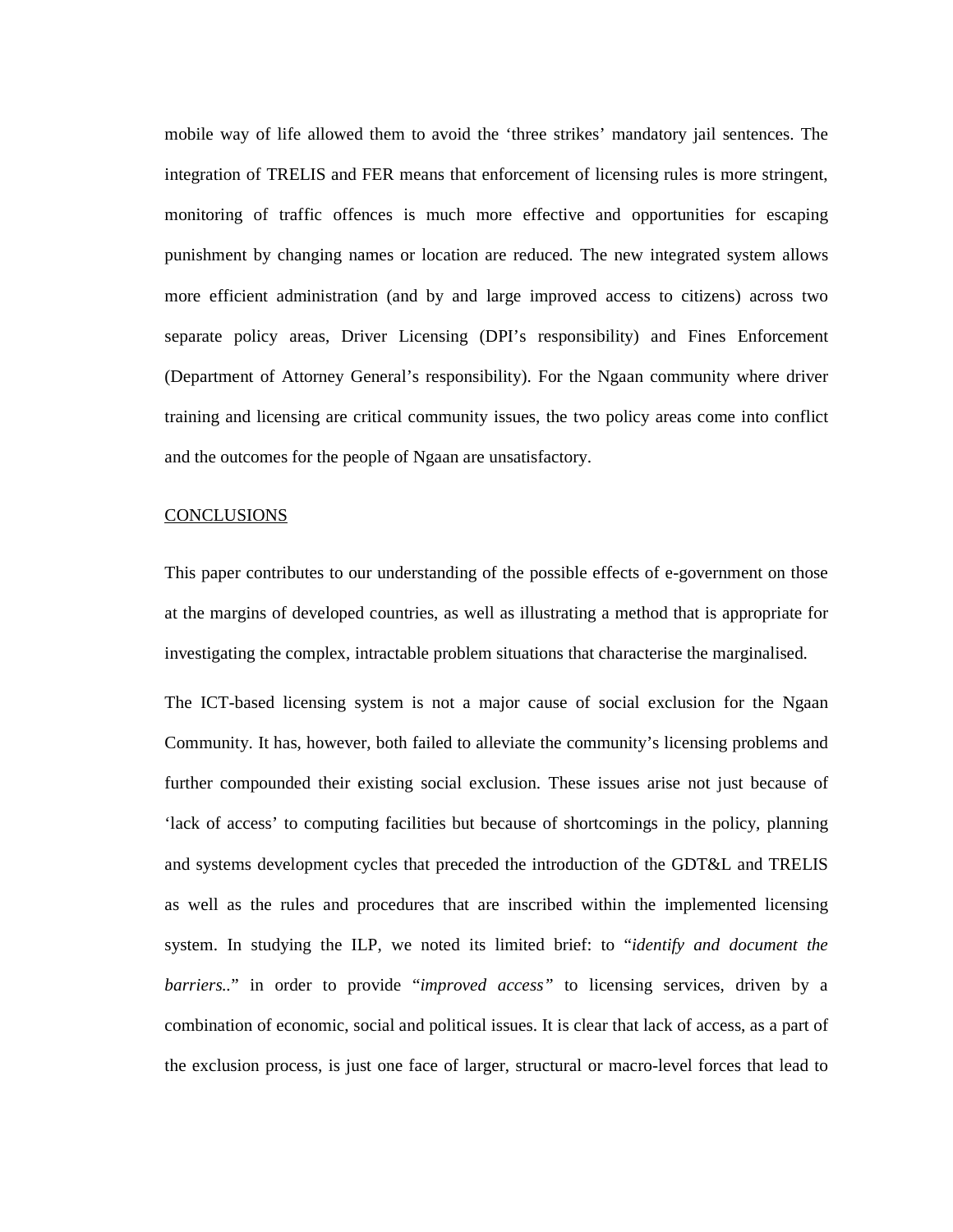serious injury, death and imprisonment. The situation at Ngaan has arisen from a persistent and active array of forces that work against any enduring improvements.

One of the major negative impacts of ICT use in public administration is reduced flexibility available to public officials at the interface with citizens (Danziger and Andersen, 2002). Flexibility to deal with situations outside the norm is precisely what is required for those on the margins of society. Thus, efforts to address this alienation must focus not just on the ICT system but the whole ensemble of socio-technical relations associated with the delivery of public policy. Furthermore, the networks that develop government policy and the networks that develop administrative infrastructure (including the design of ICT-based systems) may occur in relative isolation. Understanding the effects of ICT-based systems that are embedded in the service delivery networks therefore requires attention to be paid to socio-technical networks that *precede* implementation within the service delivery network. Given the complexity and inter-related nature of this wicked problem, there are significant difficulties in reversing the impacts of the new licensing system let alone intervening to have positive effects on the Ngaan Community's driving problems.

The STIN analysis provides the foundation for designing interventions in the licensing system. We have four specific recommendations arising from our analysis. Firstly, in constructing this analysis, we intentionally limited the interviews to those involved in service delivery agencies. We note that any interventions designed from this analysis must be grounded in active engagement and leadership by the Ngaan community but acknowledge the difficulties in achieving this. We recommend that future intervention aims to achieve stronger coordination between the grassroots agencies and delegation of such engagement to those already accepted at Ngaan. Greater coordination between the grassroots agencies will provide them with critical mass for pushing for a voice in higher-level policy processes. This is in line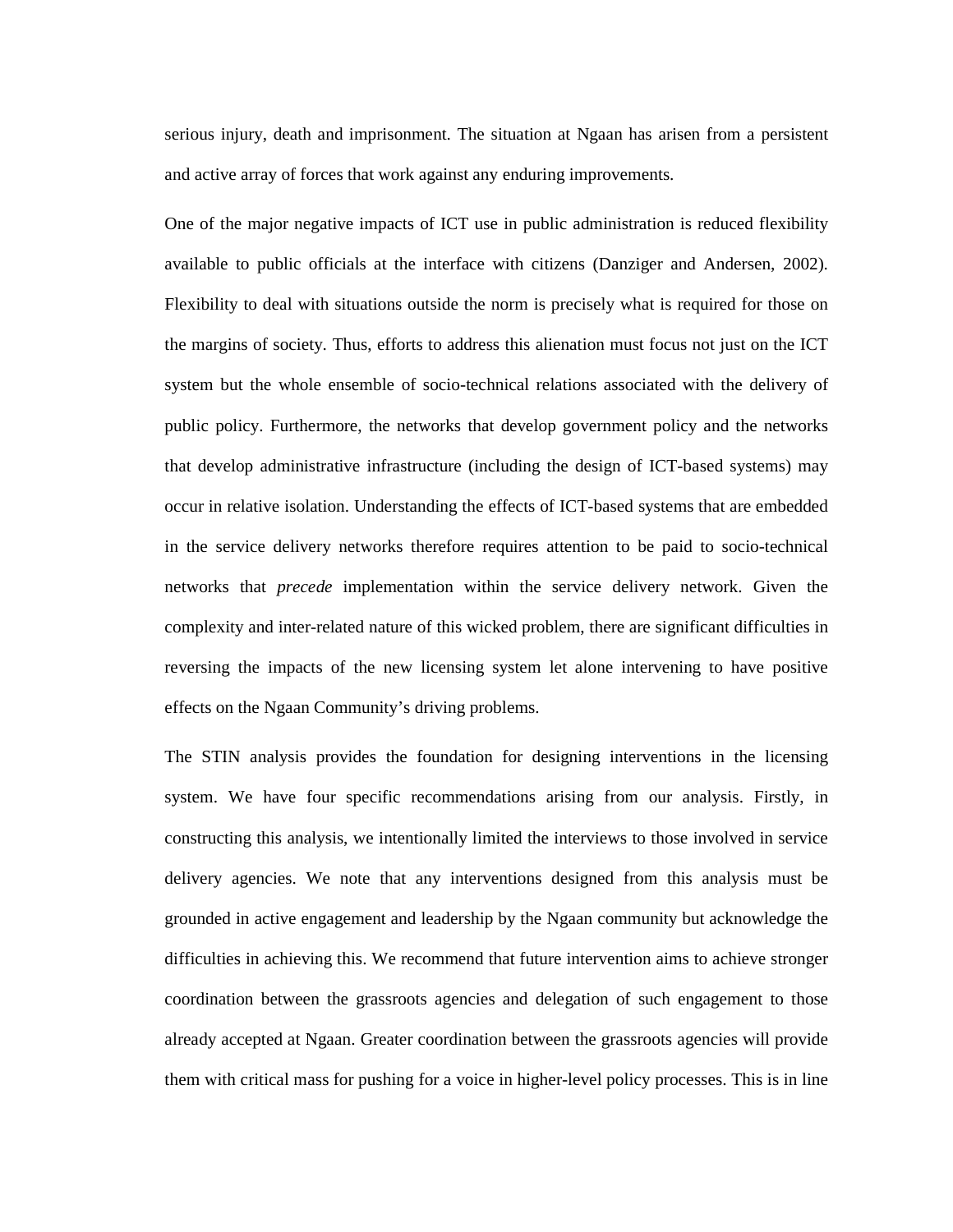with policy to social exclusion in rural areas of the UK to implement "more co-ordinated, inclusionary and flexible approaches" (Milbourne, 2006). Secondly, efforts to change the licensing system should go beyond the point at which a license is granted and include support for community members in keeping their licences in the longer term. It is likely that remote indigenous people would be encouraged to continue to participate in the licensing system through an educational program directed at how to retain your license or how to avoid offending, and rewards for retaining a license for short periods without infringements.

This recognises that indigenous people are enmeshed in a system of policy and practice in which little choice exists (to access ICTs or not, or to gain a license or not are not issues for choice: they do not have the former and must conform with the latter else risk imprisonment). In order to sustain change, the people of Ngaan need to be licensed and kept out of jail. Gathering the Ngaan people's views of effective interventions in the licensing system and coordinating the expertise of both the Ngaan and the service delivery agencies will assist in designing appropriate interventions that are sustainable and effective throughout the licensing lifecycle. Such an approach is well-suited for a wicked problem, particularly if implemented through a staged introduction with close monitoring and adjustments in case of unintended negative effects.

Thirdly, reflections on the findings indicate that much more care should be given to forecasting potential negative impacts of any e-government initiative. Integrated egovernment systems shouldbe carefully designed and rigorously evaluated to ensure that they does not reinforce the exclusion of any already-marginalised group of citizens. The example of the UK 'rural proofing' policy seems an approach that is well-suited to the situation of remote indigenous people in Australia.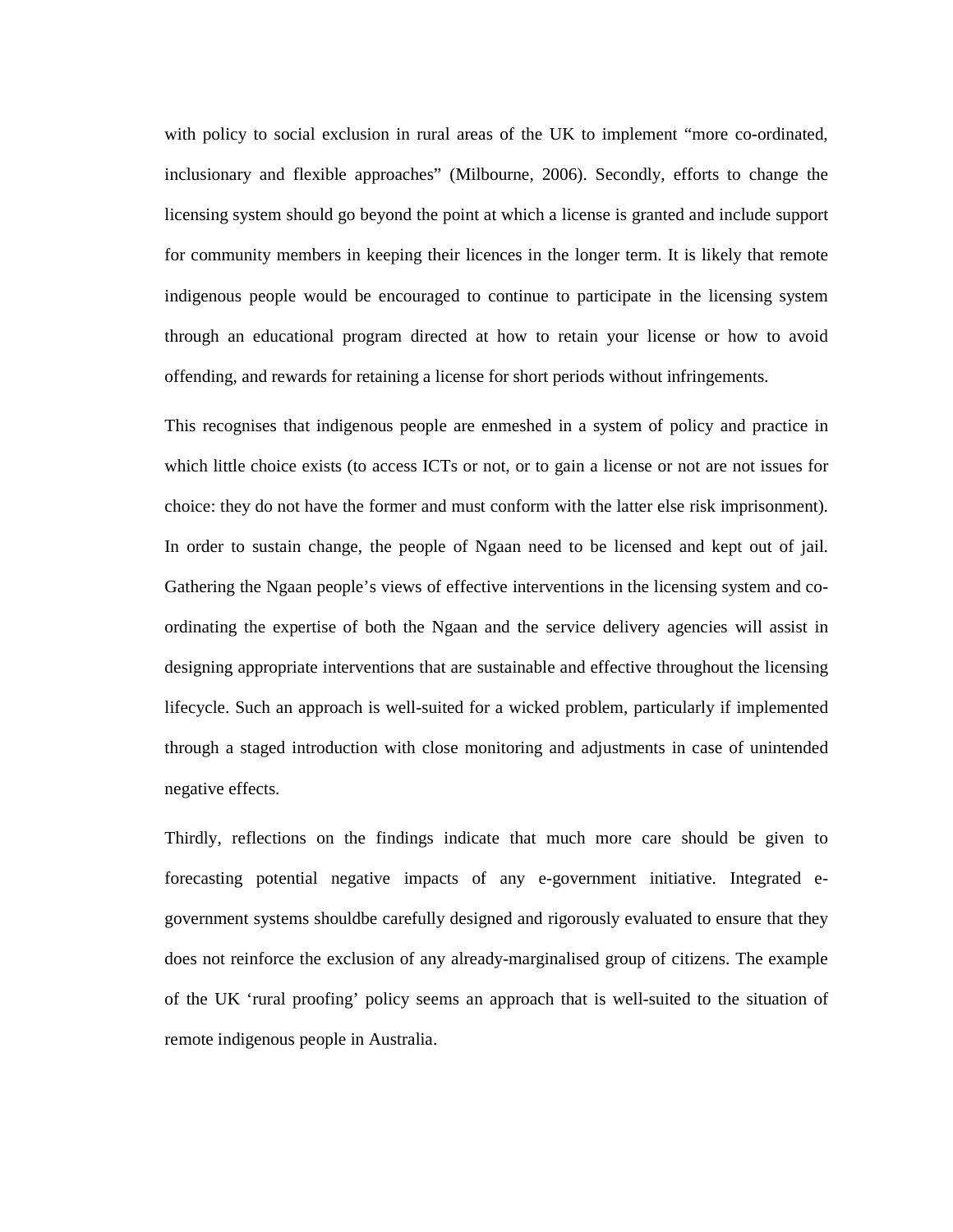This leads to the fourth recommendation, that particular care is needed when e-government initiatives decrease flexibility of front-line public servants to adapt policy in order to meet the needs of the marginalised (whether indigenous, aged, disabled or infirm). This indicates that perhaps a middle-out approach where clear responsibility and resource governance is applied at the highest level to oversee relevant agencies, and government departments are coordinated in their interactions with a cross-section of the excluded rather than just existing powerholders or local elites.

In conclusion, Orlikowski and Iacono (2001:129) state that "there is still much opportunity for the IS field to move beyond relatively simple black-boxed views of technology towards more powerful conceptualizations of the role of IT artefacts." We have heeded their call for "more work to be done from an ensemble view" (p. 130). This is particularly important in complex situations such as that described in this paper. The licensing problem is a wicked problem needing appropriate tools to analyse the interests and influences at play and to identify likely areas for intervention. STIN was one candidate for such analysis and we have applied it to a new domain. As a result, we have extended the method and refined the modelling to capture the diversity and intensity of interactors as the basis of analysing and diagnosing the licensing system. The application of STIN in this paper demonstrates one way in which complex sociotechnical systems can be analysed and areas for possible interventions identified. This project has provided a foundation for imagining, designing and evaluating areas for intervention in the Ngaan community's experience of the licensing system.

## **REFERENCES**

Australian Transport Safety Bureau (ATSB) (2003), *Australian Indigenous Road Safety*, Commonwealth of Australia.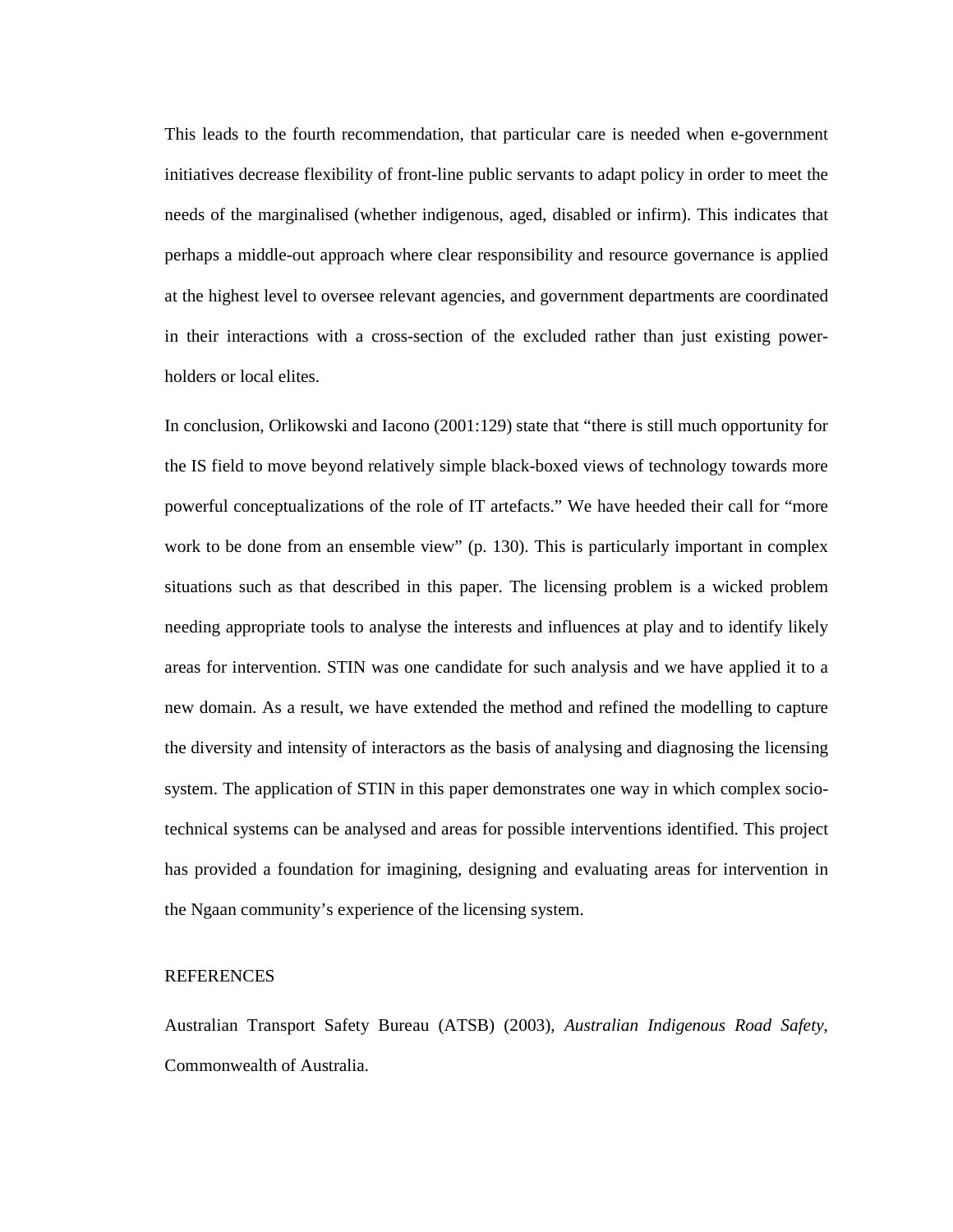Berghman J, (1995), "Social exclusion in Europe: policy context and analytical framework", in Room, G (ed.) *Beyond the threshold: the measurement and analysis of social exclusion*, The Policy Press, Bristol.

Bijker, W.E., Hughes, T.S. & Pinch, T.J. (eds.) (1987), *The Social Construction of Technological Systems: New Directions in the Sociology and History of Technology*, MIT Press, Cambridge, MA.

Bovens, M. & Zourdis, S. (2002), "From Street-Level to System-Level Bureaucracies: How Information and Communication Technology Is Transforming Administrative Discretion and Constitutional Control", *Public Administration Review*, 62 (2), 174-184.

Braa, J., Monteiro, E. & Sahay, S. (2004), "Networks of Action: Sustainable Health Information Systems across Developing Countries", *MIS Quarterly*, 28:3, 337-362.

Burn, J. & Robins, G. (2003), "Moving towards e-government: a case study of organisational change processes", *Logistics Information Management*, 16:1, 25-35.

Callon, M. (1986), "Some Elements of a Sociology of Translation: Domestication of the Scallops and Fishermen of St Brieuc Bay", In Law, John (Ed.) *Power, Action and Belief: A New Sociology of Knowledge?*, Routledge & Keegan Paul, London, pp. 196-233.

Carter, L. and Belanger, F. (2005), "The utilization of e-government services: citizen trusts, innovation and acceptance factors", *Information Systems Journal*, 15, 5-25.

Chadwick, A and May, C. (2003), "Interaction between States and Citizens in the Age of the Internet: "e-Government" in the United States, Britain, and the European Union", *Governance: An International Journal of Policy, Administration, and Institutions,* Vol. 16, No. 2, pp. 271-300).

Checkland, P. (1981) *Systems Thinking, Systems Practice*, Wiley, Chichester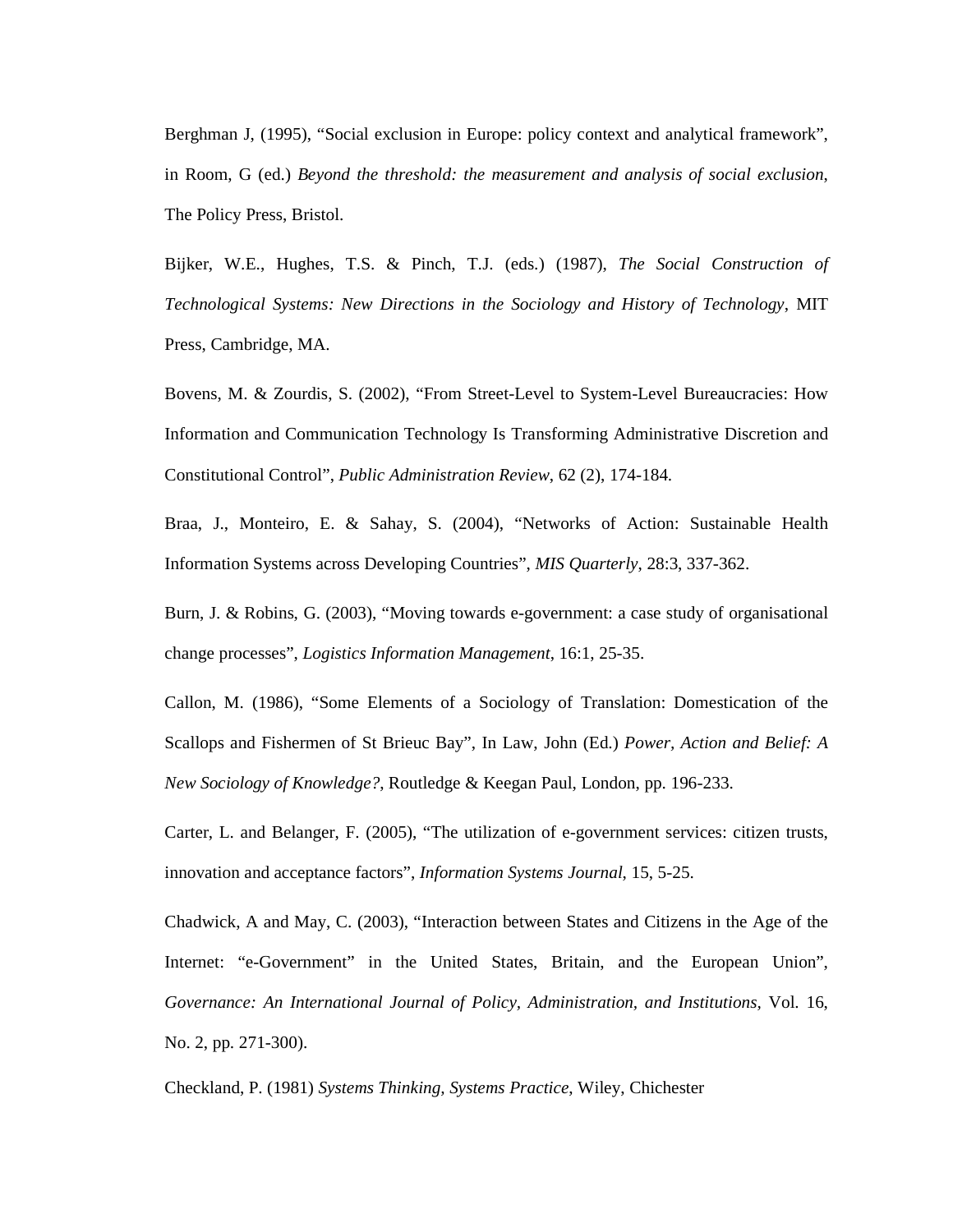Ciborra, C. (2005), "Interpreting e-government and development", *Information, Technology & People,* 18:3, 260-279.

Cushman, M. and Klecun, E. (2006), "How (can) nonusers engage with technology: bringing in the digitally excluded", *Proceedings of IFIP WG8.2*, Limerick, 347-364.

Danziger, J. N. & Andersen, K. V. (2002), "The Impacts of Information Technology on Public Administration: An Analysis of Empirical Research from the "Golden Age" of Transformation", *International Journal of Public Administration*, 25 (5), 591-627.

DiMaggio, P.J, Hargittai, E., Neuman, R. and Robinson, J. (2001), "Social implications of the Internet", *Annual Review of Sociology,* 27:307-336.

Dugdale, A., Daly, A., Papandrea, F. and Maley, M. (2005), "Accessing e-Government: Challenges for Citizens and Organizations", *International review of Administrative Sciences*, 71 (1), 109-118.

Dutton, W. H. (2005), "The Internet and Social Transformation: Reconfiguring Access", In W. Dutton, B. Kahin, R. O'Callaghan & A. Wyckoff (Eds.) *Transforming Enterprise: The Economic and Social Implications of IT*, MIT Press, Cambridge, Mass., 375-411.

Ellingsen, G, Monteiro, E. and Munkvold, G. (2007), "Standardization of Work: Coconstructed Practice", *Information Society*, Vol. 23, 5:309-326

Fanciulli, L., Young, M. & Chaytor, N. (2004), "Addressing the Driver Training Needs of Remote Aboriginal Communities", *Proceedings of the Road Safety Research, Policing and Education Conference*, Perth, Western Australia.

Hargittai, E. (1999), "Weaving the Western Web: Explaining differences in Internet connectivity among OECD countries" , *Telecommunications Policy*, 23 (10/11): 701-718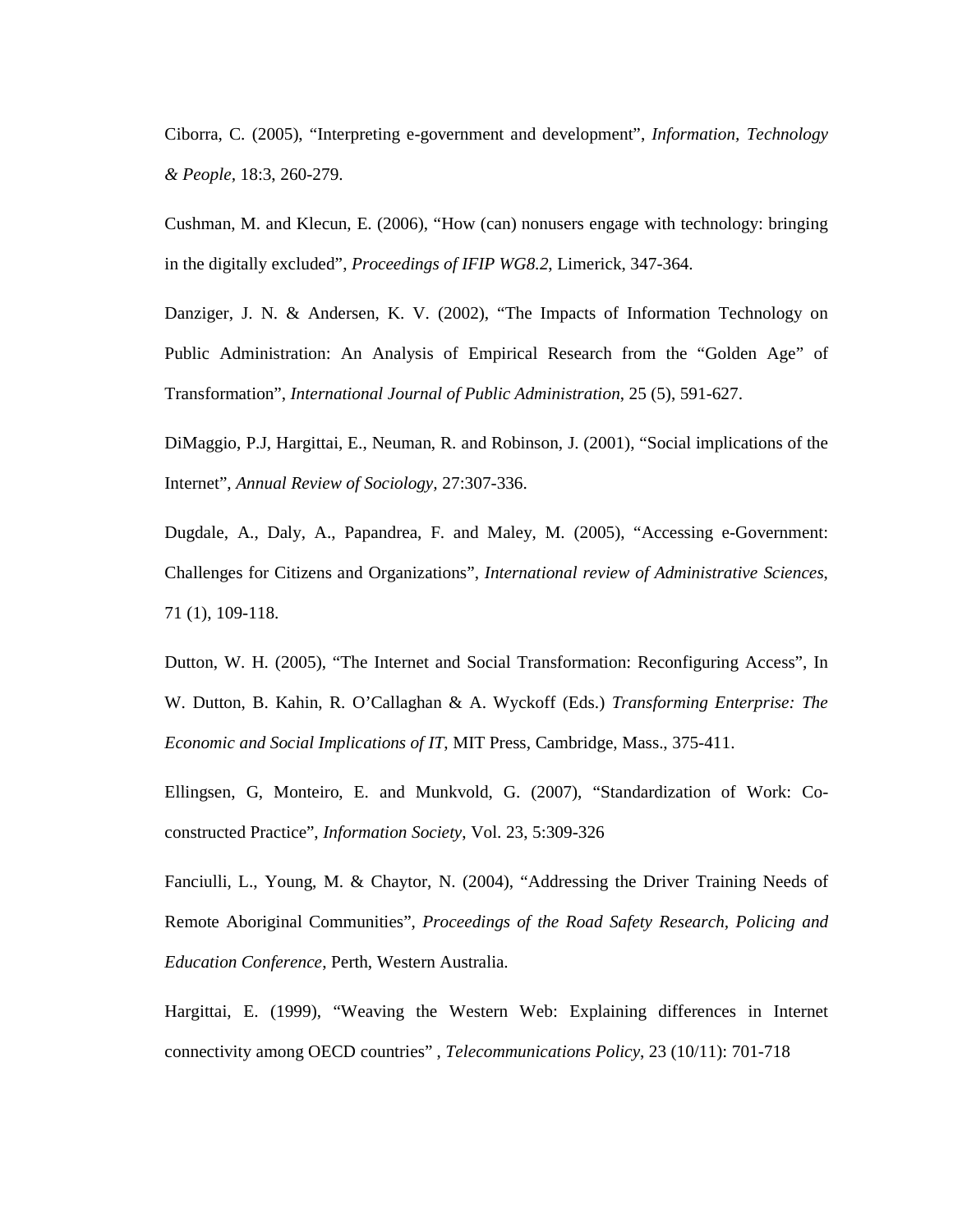Kling, R., McKim, G. & King, A. (2003), "A Bit More to It: Scholarly Communication Forums as Socio-Technical Interaction Networks", *Journal of the American Society for Information Science and Technology*, 54:1, 47-67.

Kling, R. & Scacchi, W. (1982), "The Web of Computing", *Advances in Computing*, 21, 1-90. Latour, Bruno (1987), *Science in Action*, Harvard University Press, Boston.

Markus, M.L. and Robey, D. (1988), "Information technology and organizational change: causal structure in theory and research", *Management Science*, vol. 34, no. 5, pp. 583-598.

Milbourne, P. (2006), "Poverty, Social Exclusion and Welfare in Rural Britain", in J. Midgley (ed.), *A New Rural Agenda*, Central Books, London.

Navarra, D. & Cornford, T. (2004), "ICT, Innovation and Public Management: Governance, Models & Alternatives for e-Government Infrastructures", *Proceedings of the 12th European Conference on Information Systems (ECIS 2004)*, Turku, Finland.

Orlikowski, W.J. and Iacono, C.S. (2001), "Research Commentary: Desperately Seeking the "IT" in IT Research – A Call for Theorizing the IT Artifact", *Information Systems Research*, 12:2, 121-134.

Rittel, H. W. J. and Webber, M. M. (1984), "Planning problems are wicked problems", In N. Cross (ed.), *Developments in Design Methodology,* Wiley, 135-144.

Sanders, W. (2004), "Indigenous Australians and the Rules of the Social Security System: Universalism, Appropriateness and Justice", *Australian Journal of Public Administration*, 63(3), 3-9.